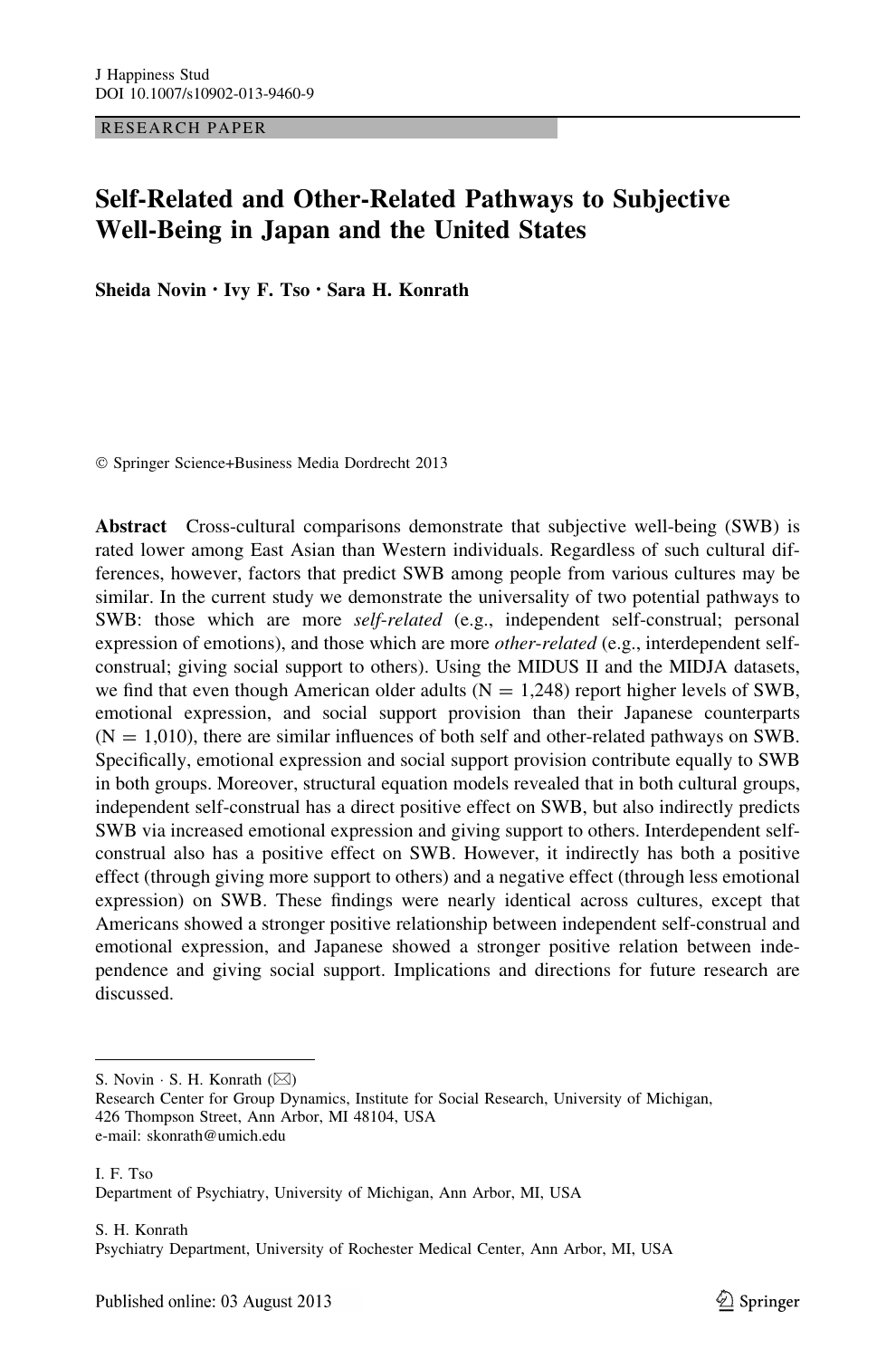Keywords Subjective well-being · Emotion · Support · Self-construal · Culture · Individualism - Collectivism

### 1 Introduction

The American actress Mae West once said "You only live once, but if you do it right once is enough." Unfortunately, there is no clear-cut universal recipe outlining the "right things" to do'' for a happy, fulfilling, satisfactory, and high quality life. Moreover, it is possible that pathways to happiness and well-being vary across cultural groups. In the current study we examine some self-related versus other-related pathways to subjective well-being in two cultural groups that differ on fundamental self- and other-orientations.

Past research has shown that individuals in East Asian cultures systematically rate their subjective well-being, or their cognitive and affective evaluations of their life, lower than individuals in Western cultures do, and that the factors contributing to higher well-being can differ across societies and cultures (Oishi and Diener [2001;](#page-19-0) Park and Huebner [2005](#page-19-0)). For example, emotional *experiences* contribute to subjective well-being more in individualistic-oriented than in collectivistic-oriented societies, whereas emotional norms contribute to subjective well-being more in collectivistic-oriented societies (Suh et al. [1998](#page-19-0)). Although most prior research on this topic assumes that cultural variations in predictors of well-being are driven by people's *self-construals*, or how the self in relation to others is viewed (as independent or interdependent), this has rarely been directly tested, and it should not be assumed.

In the present study, we go beyond simple cultural-group comparisons by examining the contribution of a self-related factor (emotional expression) and an other-related factor (giving social support) to subjective well-being, taking into account individual differences in self-construal (independent, interdependent) that may underlie such effects. We focus on two distinct cultural groups (i.e., Japanese, American), because these are commonly contrasted in the literature as having different paths to subjective well-being (e.g., Oishi and Diener [2001;](#page-19-0) Schimmack et al. [2002\)](#page-19-0). We aim to examine whether independent and interdependent self-construals play different roles in the pathways to subjective well-being (SWB) across these two cultural groups.

#### 1.1 Cultural Variations in Predictions of Well-Being

During the past few decades, research examining cross-cultural predictors in SWB has flourished. At the *societal* level, factors such as improved human rights (e.g., civil and political rights), more equality (e.g., equality of income and educational access for both sexes), higher incomes, and individualism rather than collectivism (orientation towards personal vs. group goals and desires) affect people's ability to reach goals, and thus predict a higher SWB across nations (Diener et al. [1995;](#page-18-0) Oishi et al. [1999a\)](#page-19-0). However, at the individual level, there are less straightforward and less consistent patterns with respect to which psychological factors best predict SWB (e.g., Kuppens et al. [2008;](#page-18-0) Oishi and Diener [2001;](#page-19-0) Park and Huebner [2005\)](#page-19-0). The value-congruent satisfaction model proposes that factors that are highly valued by individuals are also salient factors for their SWB. In contrast, factors that are less valued by individuals are less likely, or can even negatively influence, individuals' well-being (Oishi et al. [1999b](#page-19-0)). The model provides a useful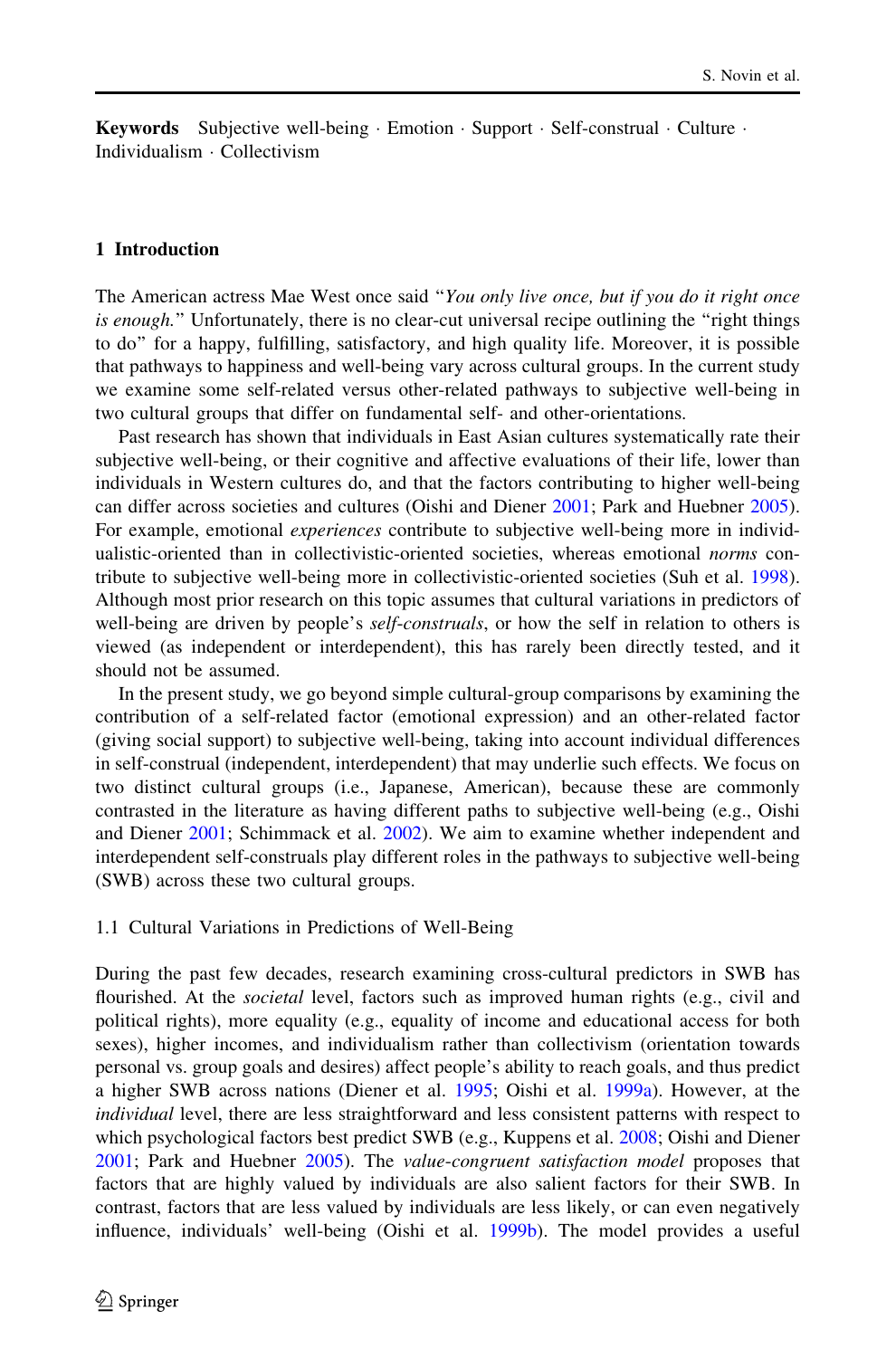framework for understanding cultural differences in factors that predict SWB by suggesting that cultural differences in SWB depend on the value attached to these factors by individuals within a culture.

For example, people from individualistic-oriented cultures (e.g., many Western cultures) are relatively self-oriented and highly value internal features, such as subjective thoughts and emotions. These features determine an important part of their identity and are used as important pieces of information to make evaluative judgments (Markus and Kitayama [1991](#page-18-0); Triandis [1995](#page-19-0)). Individuals from collectivistic-oriented cultures (e.g., many East Asian cultures), in contrast, may be more other-oriented and thus less likely to perceive internal features as part of who they are and to relate such features to their judgments. Instead, these individuals attend more to external features, such as the presence of others and social appearances, when making judgments (Markus and Kitayama [1991;](#page-18-0) Triandis [1995\)](#page-19-0). With respect to the cultural groups in the present study, a meta-analysis has shown that European-Americans are typically more individualistic, but also slightly more collectivistic than their Japanese counterparts (Oyserman et al. [2002\)](#page-19-0). This finding indicates that the cultural orientations individualism-collectivism are not necessarily the ends of one continuum, but can be two separate dimensions where one's score on each of these dimensions is independent of the other, making it possible to score high or low on both dimensions (Oyserman et al. [2002\)](#page-19-0).

### 1.1.1 Culture, Emotion, and SWB

Various studies demonstrate cross-cultural differences in the role of emotions on SWB. With respect to specific emotional experiences, recent research indicates that emotions that enhance the self (positive emotions rather than negative emotions) are particularly meaningful for SWB in individualistic-oriented groups (e.g., Kuppens et al. [2008\)](#page-18-0), whereas the absence of emotions that may disrupt social harmony and encourage inappropriate behavior in social settings are particularly meaningful for SWB for collectivistic-oriented groups (Wirtz et al. [2009](#page-19-0)). In their study, Wirtz and colleagues asked European-American and Asian-American college students to recall positive and negative emotions that they experienced during their vacation and during an event with a friend. Results showed that among European-Americans, students' recalled intensity of positive emotions was associated with both their desire to repeat the vacation and also with their satisfaction with the friendship. However, for Asian-Americans both the presence of positive emotions *and* the absence of negative emotions were predictive of these positive outcomes.

With respect to emotional expressions, much research shows that individuals from collectivistic-oriented cultures are less likely to express (negative) emotions that focus on the self and may disrupt social harmony, and are more cautious when expressing them, compared to individuals from individualistic-oriented cultures (Bainbridge-Frymier et al. [1990;](#page-17-0) Ferna´ndez et al. [2000](#page-18-0); Matsumoto et al. [1988;](#page-18-0) Novin et al. [2009](#page-18-0)). Although expressing one's emotions has been found to be associated with better mental and physical health outcomes in individualistic-oriented cultures (e.g., lower depression, lower hypertension: De Gennaro et al. [2004;](#page-18-0) Esterling et al. [1999;](#page-18-0) Gortner et al. [2006;](#page-18-0) Honkalampi et al. [2000;](#page-18-0) Jula et al. [1999](#page-18-0)), it has not yet been studied in relation to people's SWB specifically. In one study, Elliot et al. [\(2001\)](#page-18-0) found that avoidance-oriented goals predicted lower levels of SWB in the United States, but not in Korea. Considering this and prior work on emotional experiences, it is possible that the expression of emotions (regardless of valence) will be a stronger predictor of high SWB for individualistic-oriented groups.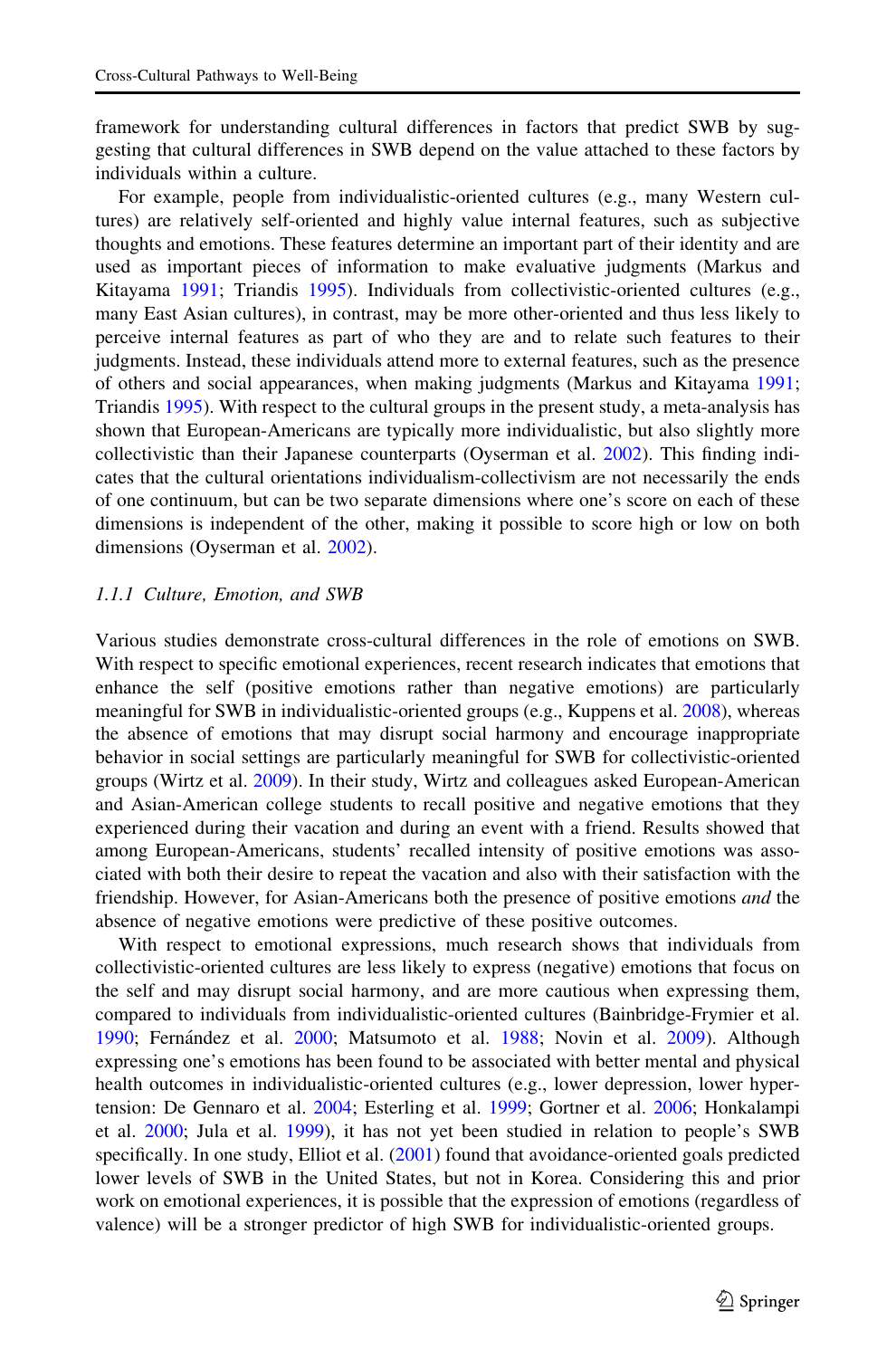#### 1.1.2 Culture, Social Support, and SWB

Where self-related factors such as emotional expression may be related to higher levels of SWB for individualistic–oriented groups, other-related factors such as social support may be related to higher levels of SWB for collectivistic-oriented groups. For example, one study demonstrated that collectivistic values are associated with more support received from family members, which in turn is associated with increased life satisfaction (Goodwin and Hernandez-Plaza [2000](#page-18-0)). In another study, more perceived social support strongly predicted increased SWB among Asian-Americans, whereas this effect was weak and nonsignificant among European-Americans, especially when controlling for self-esteem (Uchida et al. [2008](#page-19-0)). With respect to providing social support, research in Western samples shows that providing social support is consistently and robustly positively related to measures of well-being (e.g., Brown et al. [2003;](#page-17-0) Krause et al. [1992;](#page-18-0) Poulin et al. [2010;](#page-19-0) Schwartz [2007;](#page-19-0) Thomas [2010\)](#page-19-0). These studies, however, do not take possible cultural differences into account. In the current study, we can test for the cross-cultural generalizability of such effects.

Building on cross-cultural work focusing on receiving and perceiving social support, it is possible that providing social support to others might be a stronger predictor to SWB in collectivistic-oriented than in individualistic-oriented groups. That is, providing social support might be more congruent with the values and norms that stress mutual support and loyalty to ingroup members in collectivistic-oriented groups, and less congruent with the values and norms that stress independence and autonomy within individualistic-oriented groups (e.g., see value-congruent satisfaction model; Oishi et al. [1999b](#page-19-0)). In line with this reasoning, a recent study demonstrates that when providing social support, Japanese participants were more concerned with achieving closeness with the support recipient than North American participants, who in turn were more concerned with making the other feel good about him or herself (Chen et al. [2012\)](#page-18-0).

#### 1.1.3 Self-Construal and SWB

As discussed above, the cross-cultural differences found in prior studies indicate that emotional expression and social support provision are likely to contribute differently to SWB across different cultural groups, depending on their levels of individualism and collectivism. However, while they are valuable, between-nation comparisons do not test the *underlying mechanisms* that explain why cultural groups vary in factors that contribute to their SWB. Individual differences in self-construal are assumed to differ between purportedly more individualistic-oriented versus more collectivistic-oriented cultural groups, thus, these may help to explain different pathways to SWB across cultures.

Self-construal refers to how individuals view themselves, which in turn is likely to influence evaluative judgments and values about themselves and their lives. An independent self-construal is the dispositional propensity to see the self as separate and unique from others, whereas an interdependent self-construal is the propensity to see oneself as embedded within larger social contexts (Markus and Kitayama [1991](#page-18-0); Singelis [1994](#page-19-0)). People with more independent self-construals prioritize their personal goals, feelings, and desires, while people with more interdependent self-construals place a premium on their group members' needs and goals. Self-construals vary across cultures, with people from individualistic cultures typically scoring higher on independence and those from collectivistic cultures typically scoring higher on interdependence (Markus and Kitayama [1991;](#page-18-0) Singelis [1994\)](#page-19-0). However, self-construals are not fixed cultural characteristics, but can also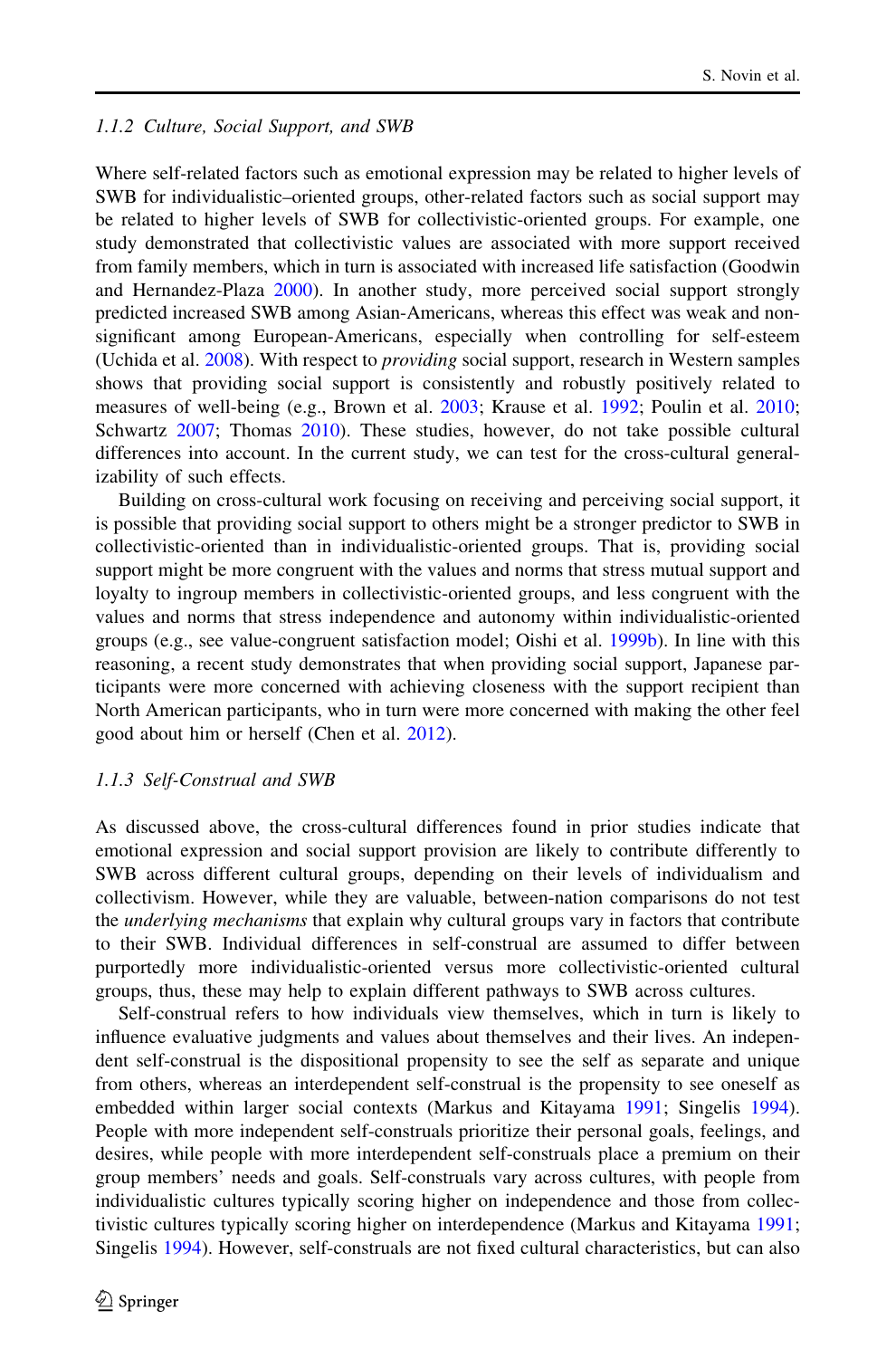vary on an individual level, making it possible, for example, for people from individualistic cultures to score high on interdependence, low on independence, or any other combination of those two variables (e.g., Kim and Sharkey [1995](#page-18-0); Markus and Kitayama [1991;](#page-18-0) Oetzel [1998;](#page-19-0) Oyserman et al. [2002](#page-19-0); Singelis [1994](#page-19-0)).

In line with the value-congruent model, we would predict that the more independent people are in their self-construals, the more they should experience higher SWB from selfrelated factors such as emotional expression, regardless of their cultural background. Additionally, the more interdependent people are in their self-construals, the more they should experience higher SWB from other-related factors such as providing support to others. These expectations are supported by prior work demonstrating that a self-related trait (i.e., self-esteem) fully mediated the effect of independent self-construal on life satisfaction, and an other-related trait (i.e., relationship harmony) fully mediated the effect of interdependent self-construal on life satisfaction (Kwan et al. [1997](#page-18-0)). These relations were similar regardless of participants' cultural background (i.e., Hong Kong or North America).

In another study, European-American and Korean college students were asked to either think about themselves in terms of being connected to others (interdependent prime) or to think about themselves in terms of being different from others (independent prime). Regardless of cultural background, for individuals who were primed with interdependence, social appraisal (how they thought others evaluated their lives) had a stronger association with life satisfaction compared to those primed with independence. In addition, for individuals who were primed with independence, life satisfaction was more strongly based on their personal emotional experiences compared to those primed with interdependence (Suh et al. [2008\)](#page-19-0). This study illustrates that self-construal can predict SWB through both an other-related factor (social appraisals) and a more self-related factor (personal emotional experience), but that this effect depends on the congruence of such factors to people's self-construals. In the present study we posit two additional self versus other-related pathways in nationally representative samples within the US and Japan, and thus, we extend prior research on this topic.

#### 1.2 The Present Study

In the current study, data were drawn from the second wave of the National Survey of Midlife Development in the United States (MIDUS) and Japan (MIDJA) conducted in 2004–2006 (Brim et al. [2003](#page-17-0); Kan et al. [2012](#page-18-0); Ryff et al. [2006\)](#page-19-0). First, we examined crosscultural differences in self-reported self-construal, emotional expression, provided social support, and SWB. Building on prior research, we expected that American adults would report higher levels of independent self-construal, emotional expression, and SWB than Japanese adults. Japanese adults in turn, were expected to report higher levels of giving social support. It was unclear whether we should expect differences between American adults and Japanese adults on interdependent self-construal though, because prior research has found only minor differences between these two cultures in levels of interdependence (Oyserman et al. [2002](#page-19-0)).

Second, we used structural equation modeling (SEM) to examine a theory-driven model incorporating the direct and indirect effects of self-construal on SWB in a nationally representative random sample of American and Japanese adults. We focused on a selfrelated and an other-related factor as possible mediators: emotional expression and providing support to others. Neither of these factors has previously been examined as potential contributors to SWB via self-construal pathways. We simultaneously tested the following hypotheses in our SEM model: With respect to emotional expression and social support provision, we expected that (#1) Emotional expression would be negatively associated with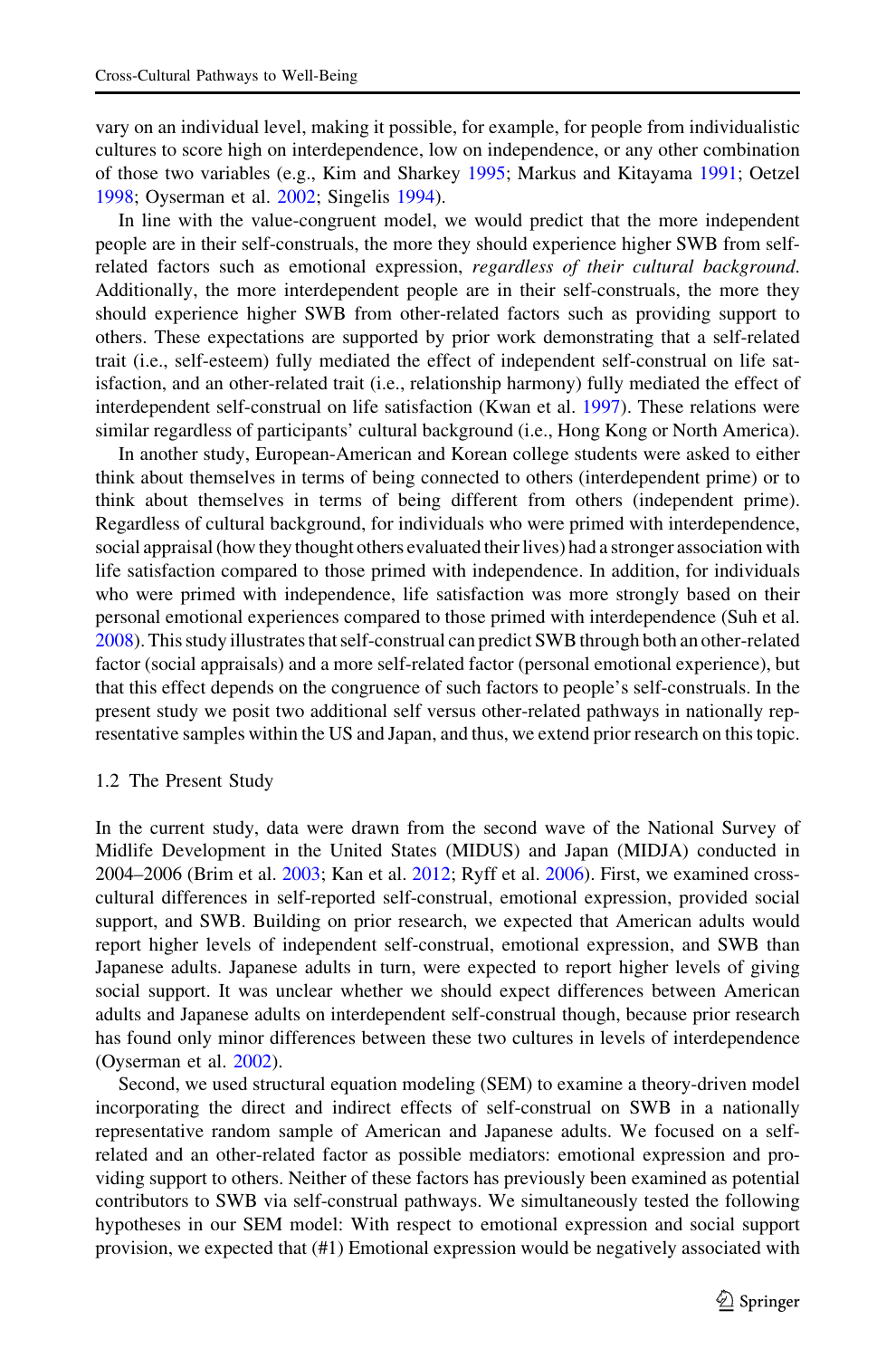giving support to others and positively associated with SWB  $(cf.$  Gross and John [2003](#page-18-0)), especially in the American group and (#2) Providing support to others would be associated with enhanced SWB (Konrath and Brown [2012\)](#page-18-0), especially in the Japanese group. With respect to self-construal, we expected that (#3) Both independence and interdependence would have a positive association with SWB; (#4) As has been found in previous studies, independence would have a positive effect on emotion expression, whereas interdependence would be negatively associated with emotion expression (Konrath et al. [2011;](#page-18-0) Konrath et al. [2012](#page-18-0)); and (#5) Interdependence would be associated with giving more support to others while independence would be unrelated (or negatively related) to giving support. These latter three hypotheses were expected regardless of cultural group, as individual differences in self-construals were expected to underlie cultural differences.

### 2 Method

#### 2.1 Sample

The American sample of the current study came from Project 4 of the second wave of the MIDUS (i.e., MIDUS II). MIDUS II is a longitudinal follow-up of a subsample  $(N = 1,255)$  of the respondents of the original MIDUS study (MIDUS I). We only use MIDUS II because MIDUS I did not include relevant measures. Seven respondents did not provide sufficient data for the variables included in this study and were thus excluded from the analyses. The final sample consisted of 541 males and 707 females, aged 34–84 years  $(M = 54.5, SD = 11.7).$ 

The Japanese sample came from the parallel data set of the MIDUS, called the MIDJA  $(N = 1,027)$ . After excluding 17 participants who did not provide responses on the relevant variables, the final sample consisted of 494 males and 516 females aged 30–79 years  $(M = 54.3, SD = 14.1).$ 

#### 2.2 Measures

The following specific self-report scales or items from the MIDUS II and the MIDJA were used in the current study. Items were identical across both cultural groups, but were presented in participants' first language (i.e., English or Japanese, respectively).

#### 2.2.1 Subjective Well-Being

SWB was measured using the 8-item Subjective Well-being Scale included in the MIDUS II and MIDJA (USA:  $\alpha = 0.87$ ; Japan:  $\alpha = 0.90$ ). See "Appendix" for details.

#### 2.2.2 Self-Construal

Items from the Singelis Self-construal Scale (Singelis [1994](#page-19-0)) were used. Since only 17 items out of the original 24 items were used in the MIDUS II and the MIDJA, the two subscales—independence and interdependence—were constructed using these available items (7 for independence, USA:  $\alpha = 0.67$ ; Japan:  $\alpha = 0.67$ ; 10 for interdependence, USA:  $\alpha = 0.72$ ; Japan:  $\alpha = 0.75$ ) for the present study. See "Appendix" for the specific items and coding scheme.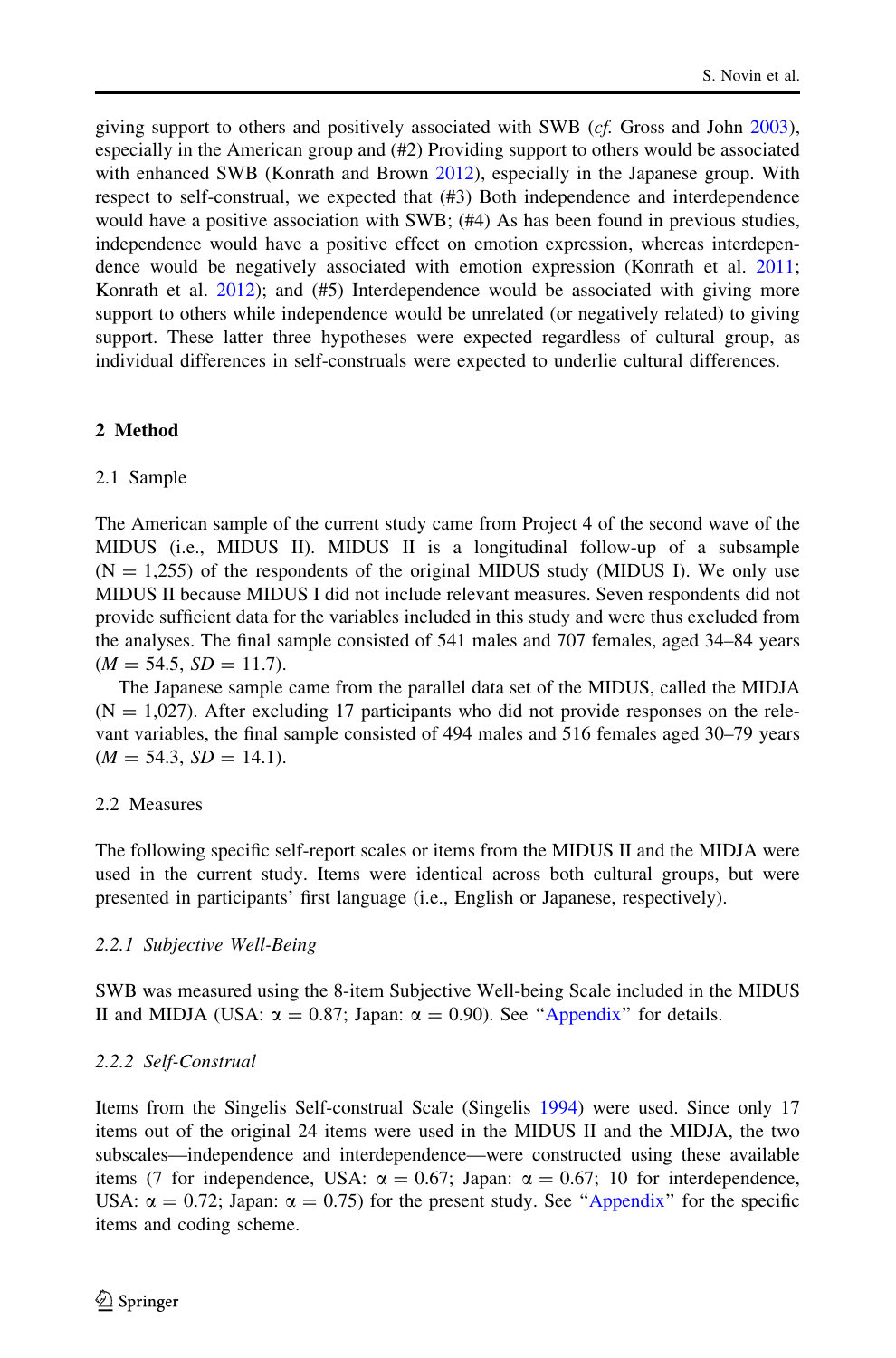# 2.2.3 Emotional Expression

As there were no direct measures of general emotional expression available in the MIDUS and MIDJA study, we constructed an emotional expression index using face-valid items that were lifted from two included scales. Six items were taken from the Spielberger Anger Expression Scale (Spielberger [1996](#page-19-0)) and two items were taken from the Self-Control Scale (Gross and John [2003;](#page-18-0) see '['Appendix](#page-14-0)''). Because the response scales of these two instruments differ in range  $(1-4$  for the former,  $1-7$  for the latter), raw scores were transformed into standardized scores before further data operations (USA:  $\alpha = 0.80$ ; Japan:  $\alpha = 0.62$ ).

# 2.2.4 Providing Support to Others

Two items measured social support given to each of three different target groups (friends, family, and spouse/partner) were used in the present study (USA:  $\alpha = 0.68$ ; Japan:  $\alpha = 0.85$ ). These items were "How much can your [friends, family, or spouse/partner] rely on you for help if they have a serious problem?'' and ''How much can your [friends, family, or spouse/partner] open up to you if they need to talk about their worries?"

# 2.3 Data Analysis Strategy

We first examined differences between the American and the Japanese group on selfconstruals, emotional expression, social support provision, and SWB. Next, we constructed a structural model specifying the relationships between these variables. We tested the model in a confirmatory structural equation modeling (SEM) analysis using the software EQS for Windows (Bentler [1995\)](#page-17-0). The goodness of fit between the data and the model was evaluated using covariance matrix corresponding to the hypothesized regressions. As suggested by Raykov, Tomer, and Nesselroade ([1991\)](#page-19-0), the SEM results were evaluated using three goodness-of-fit indices—normed fit index (NFI), nonnormed fit index (NNFI), comparative fit index (CFI)—and one misfit measure, root-mean square-error of approximation (RMSEA). Fit indices over .95 and a RMSEA of .06 or less are considered good model fit (Bentler [1990](#page-17-0); Bollen [1989;](#page-17-0) Hu and Bentler [1999\)](#page-18-0). Indirect effects were then evaluated by the Sobel test (Sobel [1986\)](#page-19-0).

# 3 Results

# 3.1 Cultural Differences in Key Variables

To test cultural differences in self-construal (independent, interdependent), a repeated measures ANCOVA with country (USA, Japan) and gender as between subjects variable and age as a covariate, revealed main effects of self-construal,  $F(1, 2,253) = 4.07$ ,

<sup>&</sup>lt;sup>1</sup> Two other items: "How much do you really care about your [friends/spouse/partner]?" and "How much do you understand the way your [friends/spouse/partner] feel about things?'' were included in the Support Given to Friends Scale and the Support Given to Spouse/Partner Scale in MIDUS II. These two items were intended to be included in the Support Given to Family Scale as well, but they were accidentally dropped during the finalizing process of the MIDUS-II questionnaire. This omission was accidently carried forward to MIDJA. Therefore, in the present study, only the two items that are common across the three domains (friends, family, and spouse/partner) were used.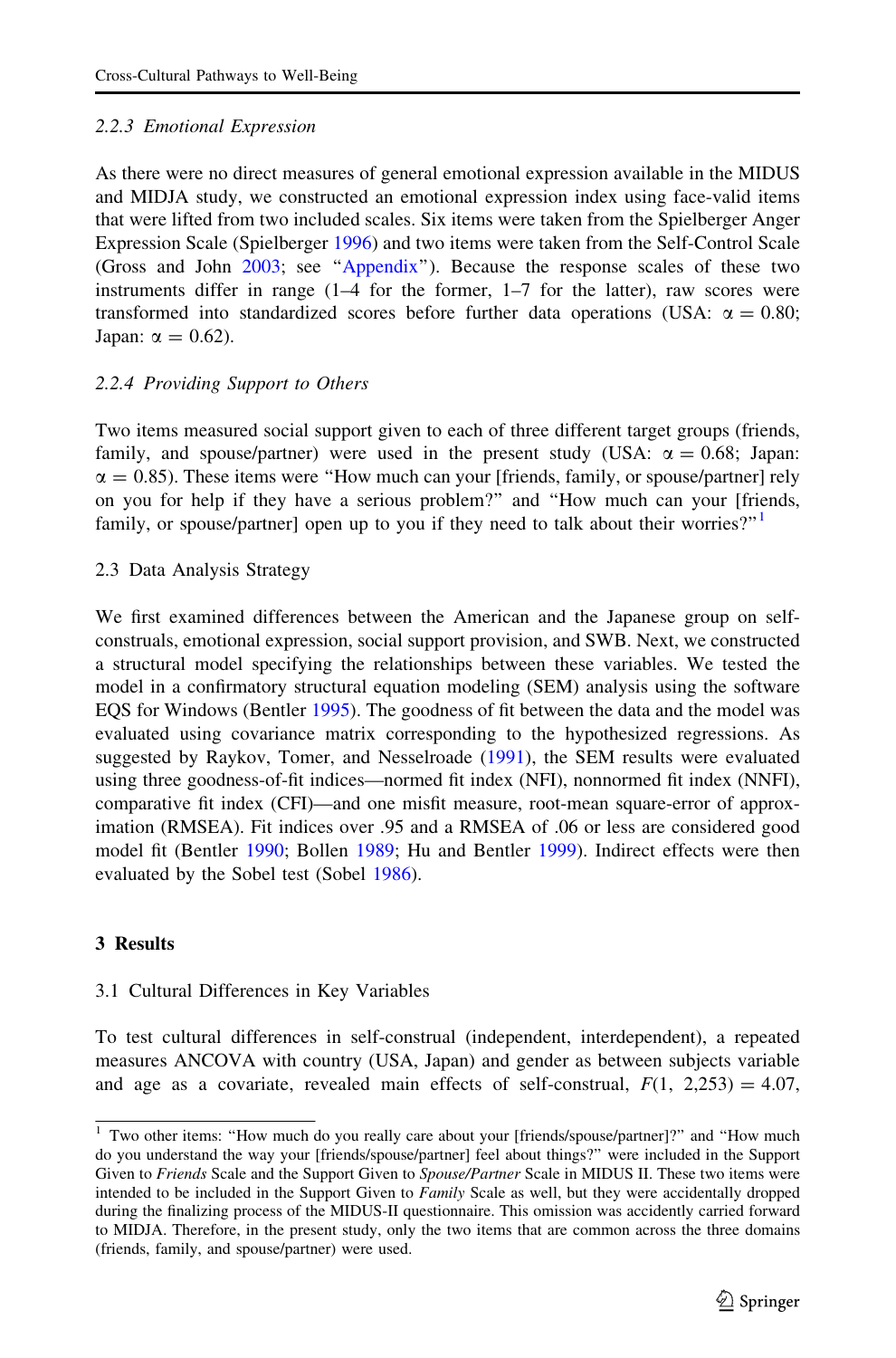$p = .044$ ,  $d = 0.09$ , and country,  $F(1, 2.253) = 367.68$ ,  $p < .001$ ,  $d = 0.81$ , which were qualified by the Country X Self-Construal interaction,  $F(1, 2,253) = 10.86$ ,  $p \lt 0.001$ ,  $d = 0.14$ . As shown in Table 1, participants overall had higher interdependent than independent scores. Additionally, the American group had higher independent,  $F(1, 1)$  $2,253$ ) = 258.97,  $p < .001$ ,  $d = 0.68$ , and interdependent scores,  $F(1, 2,253) = 226.15$ ,  $p$  < 0.01,  $d = 0.63$ , compared to the Japanese group. However, within the Japanese sample, participants had higher interdependent than independent scores,  $t(1,009) = 3.39$ ,  $p = .001$ ,  $d = 0.15$ . This difference did not exist in the American group,  $t(1,247) = 1.18$ ,  $p = .237, d = 0.05$ . Additionally, a main effect of age was revealed,  $F(1, 2, 253) = 13.65$ ,  $p$  < 0.01, d = 0.16, which was qualified by Age X Self-Construal interaction,  $F(1, 1)$  $2,253$ ) = 5.65,  $p = .018$ ,  $d = 0.10$ , indicating that age was positively related to selfconstrual scores, especially interdependent self-construal,  $r = .10$ ,  $p < .001$ . The Gender X Self-Construal interaction,  $F(1, 2,253) = 16.09$ ,  $p < .001$ ,  $d = 0.17$ , indicates that males scored higher on independent self-construal than females (*Mean* (*SE*) = 5.01 (0.03) and 4.92 (0.02) respectively),  $F(1, 2,253) = 11.89$ ,  $p = .001$ ,  $d = 0.15$ , whereas no gender difference was revealed regarding interdependent self-construal (*Mean*  $(SE) = 4.95(0.02)$ ) and 5.00 (0.02) respectively),  $F(1, 2,253) = 1.10$ ,  $p = .295$ ,  $d = 0.04$ . Additionally, males had higher independent than interdependent scores,  $t(1,034) = 2.02$ ,  $p = .044$ ,  $d = 0.10$ , whereas this pattern was reversed for females who had higher independent scores,  $t(1,222) = -3.12, p = .002, d = 0.14.$ 

Regarding emotional expression, a univariate ANCOVA with country and gender as between subjects variables and age as a covariate revealed main effects of country,  $F(1)$ ,  $2,253$ ) = 55.59,  $p < .001$ ,  $d = 0.31$ , and gender,  $F(1, 2,253) = 16.71$ ,  $p < .001$ ,  $d = 0.17$ , which were qualified by a Country X Gender interaction,  $F(1, 2.253) = 5.42$ ,  $p = .020$ ,  $d = 0.10$ . In the American group, females reported expressing their emotions more than men (*Mean* (*SE*) = 4.64 (0.03) and 4.43 (0.03) respectively),  $F(1)$ ,  $1,245$ ) = 19.02,  $p < .001$ ,  $d = 0.25$ , no such difference was found in the Japanese group (*Mean*  $(SE) = 4.32$  (0.03) and 4.26 (0.04) respectively),  $F(1, 1,007) = 1.88$ ,  $p = .17$ ,  $d = 0.09$ . For both males,  $F(1, 1,032) = 13.03$ ,  $p \lt 0.001$ ,  $d = 0.22$ , and females,  $F(1, 1,032) = 13.03$ ,  $p \lt 0.001$ ,  $d = 0.22$ , and females,  $F(1, 1, 032) = 13.03$  $1,220$  = 48.78,  $p < .001$ ,  $d = 0.40$ , Americans reported expressing their emotions more often than Japanese individuals.

Regarding social support provision, a univariate ANCOVA with country and gender as between subjects variables and age as a covariate revealed a main effect of country indicating that the American group reported providing more social support than the Japanese group,  $F(1, 2, 253) = 5,048.32, p < .001, d = 2.99$ . Additionally, a main effect of gender indicated that females reported providing social support more often than men (Mean  $(SE) = 3.17 (0.01)$  and 3.07 (0.01) respectively),  $F(1, 2,253) = 31.42, p \lt 0.001, d = 2.24$ .

Table 1 Means (SEs) of self-construal, emotion expression, providing social support, and SWB as a function of country

|       | Independent<br>self-construal | Interdependent<br>self-construal | Emotion<br>expressional | Providing social<br>support | <b>SWB</b>     |
|-------|-------------------------------|----------------------------------|-------------------------|-----------------------------|----------------|
| Japan | $4.66^{1b}$ (0.03)            | $4.75^{1b}$ (0.02)               | $4.291$ (0.03)          | $2.48^{1}$ (0.01)           | $4.55^1(0.03)$ |
| US    | $5.20^{2a}$ (0.02)            | $5.17^{2a}$ (0.01)               | $4.55^2(0.02)$          | $3.78^2(0.01)$              | $5.16^2(0.03)$ |
| Total | $4.93^{\rm a}$ (0.02)         | $4.96^b$ (0.01)                  | 4.42(0.02)              | 3.13(0.01)                  | 4.85(0.02)     |
|       |                               |                                  |                         |                             |                |

Differences in superscript numbers indicate differences between countries

Differences in superscript letters indicate differences between self-construal orientations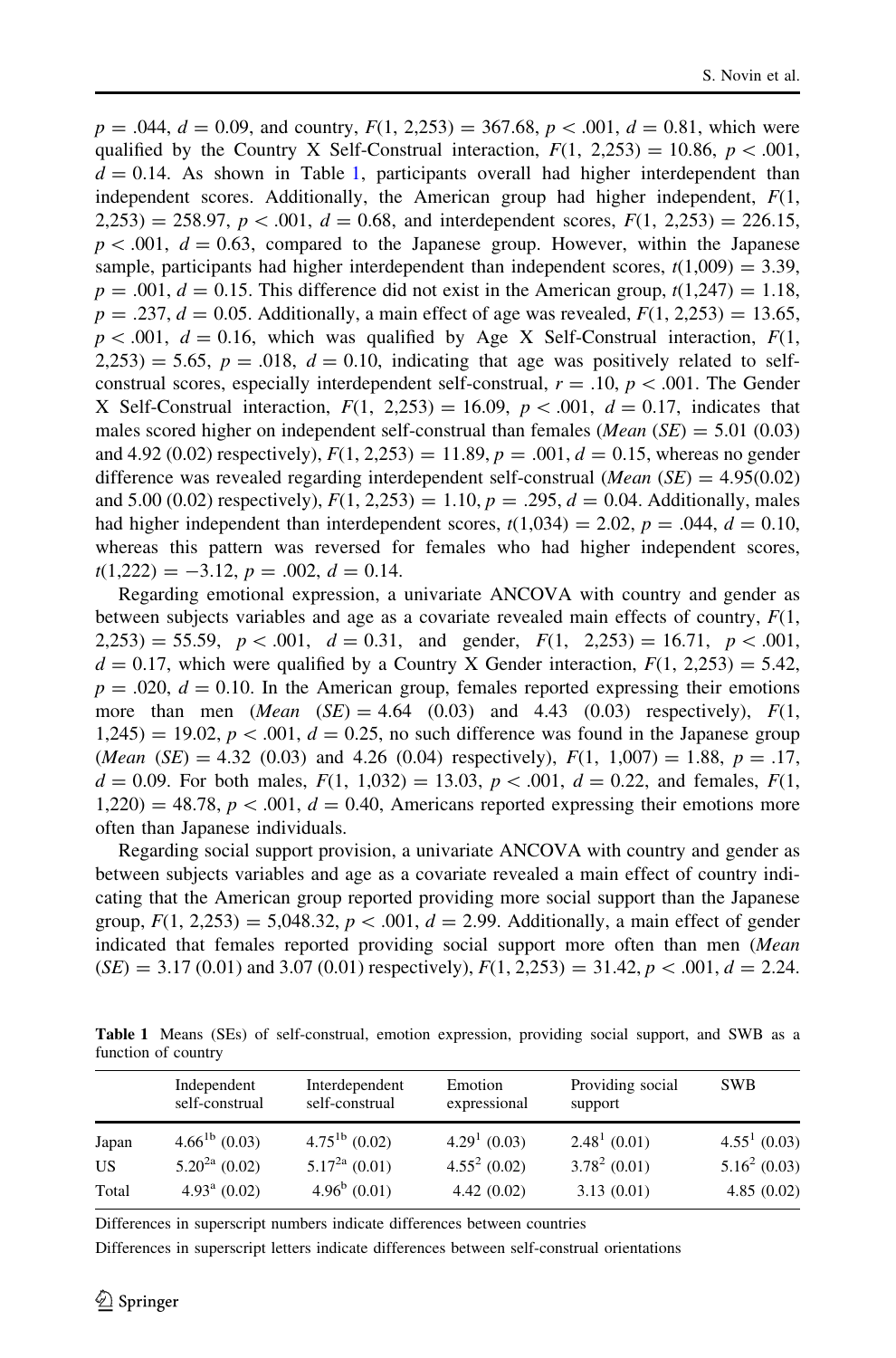Regarding SWB, a univariate ANCOVA with country and gender as a between subjects variable and age as a covariate revealed main effects of country,  $F(1, 2,253) = 196.08$ ,  $p \lt .001$ ,  $d = 0.59$ , and gender,  $F(1, 2,253) = 19.27$ ,  $p \lt .001$ ,  $d = 0.18$ , which were qualified by a Country X Gender interaction,  $F(1, 2.253) = 9.53$ ,  $p = .002$ ,  $d = 0.13$ . In the Japanese group, females reported higher levels of SWB than men (*Mean* (*SE*) = 4.71 (0.05) and 4.38 (0.05) respectively),  $F(1, 1,007) = 25.47, p < .001, d = 0.32$ , whereas no gender difference was revealed in the American group (*Mean*  $(SE) = 5.19$  (0.04) and 5.13 (0.05) respectively),  $F(1, 1,245) = 1.07$ ,  $p = .301$ ,  $d = 0.06$ . For both males,  $F(1, 1,245) = 1.07$ ,  $p = .301$ ,  $d = 0.06$ .  $1,032$  = 130.20,  $p < .001$ ,  $d = 0.71$ , and females,  $F(1, 1,220) = 66.72$ ,  $p < .001$ ,  $d = 0.47$ , Americans reported higher levels of SWB than Japanese individuals. Additionally, a main effect of age was revealed,  $F(1, 2,253) = 34.06$ ,  $p < .001$ ,  $d = 0.25$ , indicating that age was positively related to higher levels of well-being,  $r = .12$ ,  $p < .001$ .<sup>2</sup>

# 3.2 Self-Construal, Emotional Expression, Social Support Provision, and SWB

# 3.2.1 Measurement Model

Prior to evaluating the measurement model, items of each scale were parceled into 2–4 measure indicators (see "Appendix" for details of the specific items and algorithms forming the indicators of each scale). Inter-scale correlations among the measures for each of the US and Japan samples are displayed in Table [2](#page-9-0).

To estimate the measurement model, we included covariances between each and every other latent variable in the model. The goodness-of-fit and misfit indices suggested that the estimated measurement model fit well to the data for both samples—US:  $\chi^2(80,$  $N = 1,248$ ) = 371,  $p < .001$ ; NFI = .94, NNFI = .94, CFI = .96, and RMSEA = .054 (90 % CI .049–.060); *Japan*:  $\chi^2(80, N = 1,010) = 299, p < .001$ ; NFI = .95, NNFI = .95, CFI = .96, and RMSEA = .052 (90 % CI .046–.058).

# 3.2.2 Structural Model

The results of the analyses to test the final structural model and estimates of its parameters for both samples are shown in Fig. [1.](#page-10-0) Most of the hypothesized paths were significant in the expected direction. However, incidentally, the results of Lagrange test on the initial model for both samples suggested that adding a parameter between independence and interdependence would significantly improve the model fit. Although independence and interdependence are considered and demonstrated by many to be orthogonal constructs (e.g., Kim and Sharkey [1995](#page-18-0); Markus and Kitayama [1991;](#page-18-0) Oetzel [1998](#page-19-0); Singelis [1994](#page-19-0)), positive correlations between the two constructs have been reported in some populations (e.g., Bresnahan et al. [2004;](#page-17-0) Kwan et al. [1997](#page-18-0)). Since our samples were significantly older than those of many other studies that consisted of mostly college students, the positive correlation between independence and interdependence found in this study might be reflecting developmentally appropriate changes in self-construal as people age. We thus added this correlation to the final structural model.

As hypothesized (#1 and #2), both emotional expression (US:  $\beta = 0.21$ ,  $p < .001$ ; Japan:  $\beta = 0.21$ ,  $p < .001$ ) and social support provision (US:  $\beta = 0.13$ ,  $p < .001$ ; Japan:  $\beta = 0.24$ ,  $p < .001$ ) were positively related to SWB. Contrary to our expectations (#1),

<sup>2</sup> Adding independent and interdependent self-construal as covariates in the ANCOVAs, shows that country remains a significant main effect, but that both self-construals have a significant additional effect as well.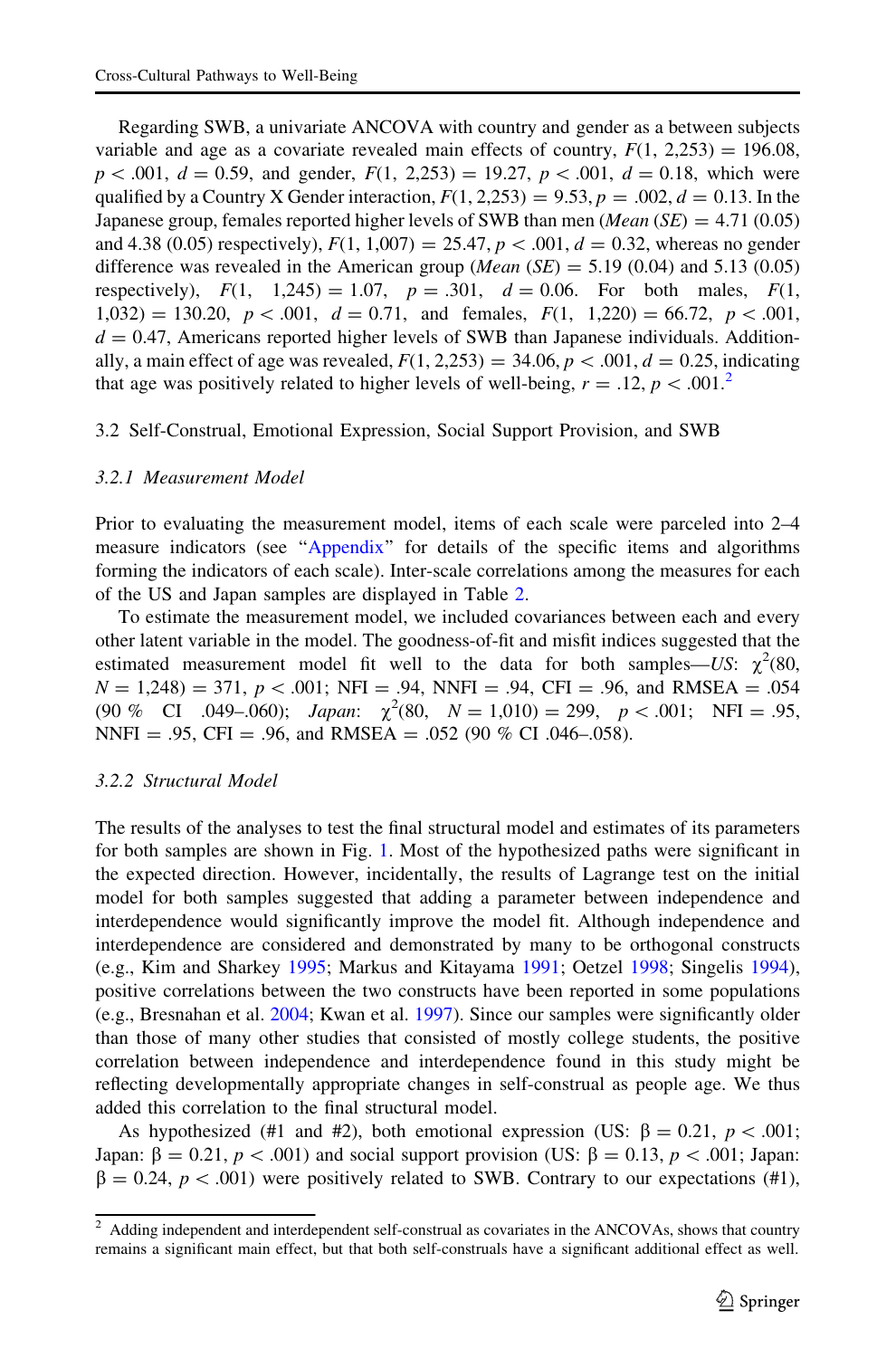| Sample/variable                  | Independence | Interdependence | Emotional<br>expression | Providing<br>social | Subjective<br>well- |
|----------------------------------|--------------|-----------------|-------------------------|---------------------|---------------------|
|                                  |              |                 |                         | support             | being               |
| Japan (N = 1,010)/US (N = 1,248) |              |                 |                         |                     |                     |
| Independence                     |              | .59             | .08 <sup>a</sup>        | .33                 | .39                 |
| Interdependence                  | .37          |                 | $-.23$                  | .31                 | .39                 |
| Emotional expression             | .40          | $-.09$          |                         | .01 <sup>a</sup>    | .15                 |
| Providing support to others      | .37          | .39             | .19                     |                     | .37                 |
| Subjective well-being            | .39          | .42             | .26                     | .36                 |                     |
|                                  |              |                 |                         |                     |                     |

<span id="page-9-0"></span>Table 2 Correlations between the key (latent) variables: independence, interdependence, emotional expression, providing social, and subjective well-being

Correlations above the diagonal represent correlations for the Japanese sample, correlations below the diagonal represent those of the US sample. All correlations are significant at alpha level of .05, except those marked with superscript a

however, emotional expression and social support provision were positively related to each other among Americans (US:  $\beta = 0.14$ ,  $p = .001$ ; Japan:  $\beta = 0.04$ ,  $p > .05$ ). Overall, as hypothesized, self-construal had direct effects on SWB and indirect effects through emotional expression and giving support to others (see Table [3\)](#page-11-0). All of the hypothesized paths (except one in the Japanese sample) were significant in the expected directions. Specifically, the model indicates that interdependence was associated with a direct increase in SWB (#3) (US:  $\beta = 0.34$ , p < .001; Japan:  $\beta = 0.30$ , p < .001), as well as an indirect effect through more social support provision (#5) (US:  $\beta = 0.05$ ,  $p = .002$ ; Japan:  $\beta = 0.05$ ,  $p = .002$ ); the total effect of interdependence on SWB was  $\beta = 0.32$  for US and  $\beta$  = 0.26 for Japan. However, at the same time interdependence was indirectly associated with *decreased* SWB through less emotional expression (#4) (US:  $\beta = -0.06$ ,  $p < .001$ ; Japan:  $\beta = 0.09, p < .001$ .

The hypothesis #4 that independence would be positively associated with SWB was supported (US total effect:  $\beta = 0.27$ ; Japan total effect:  $\beta = 0.23$ ), both directly (US:  $\beta = 0.13$ ,  $p = .003$ ; Japan:  $\beta = 0.11$ ,  $p < .05$ ) and indirectly through more emotional expression (US:  $\beta = 0.11$ ,  $p < .001$ ; Japan:  $\beta = 0.07$ ,  $p = .002$ ). Additionally, independence had a positive effect on SWB indirectly through more social support provision (US:  $\beta = 0.03, p = .01;$  Japan:  $\beta = 0.05, p = .002$  (#5).

#### 3.2.3 Cultural Differences in Structural Model

Since previous cross-cultural studies generally indicate differences between individualistic and collectivistic groups in SWB judgments, emotional expression, and the amount social support provided, the relations between these variables might differ between the American and Japanese sample. We tested this by examining the model fit with imposed equality constraints on all factor loadings and structural coefficients between the American and Japanese samples. The model with equality constraints on all parameters showed an acceptable fit:  $\chi^2(182, N = 1,248, 1,010) = 915, p < .001; NFI = .93, NNFI = .93,$  $CFI = .94$ , and RMSEA = .060 (90 % CI .056–.064). This suggested that in general, the American and Japanese samples showed similar relationships between the key variables.

However, statistically significant cultural differences were observed for three structural coefficients: the correlation between independence and interdependence (larger in Japan),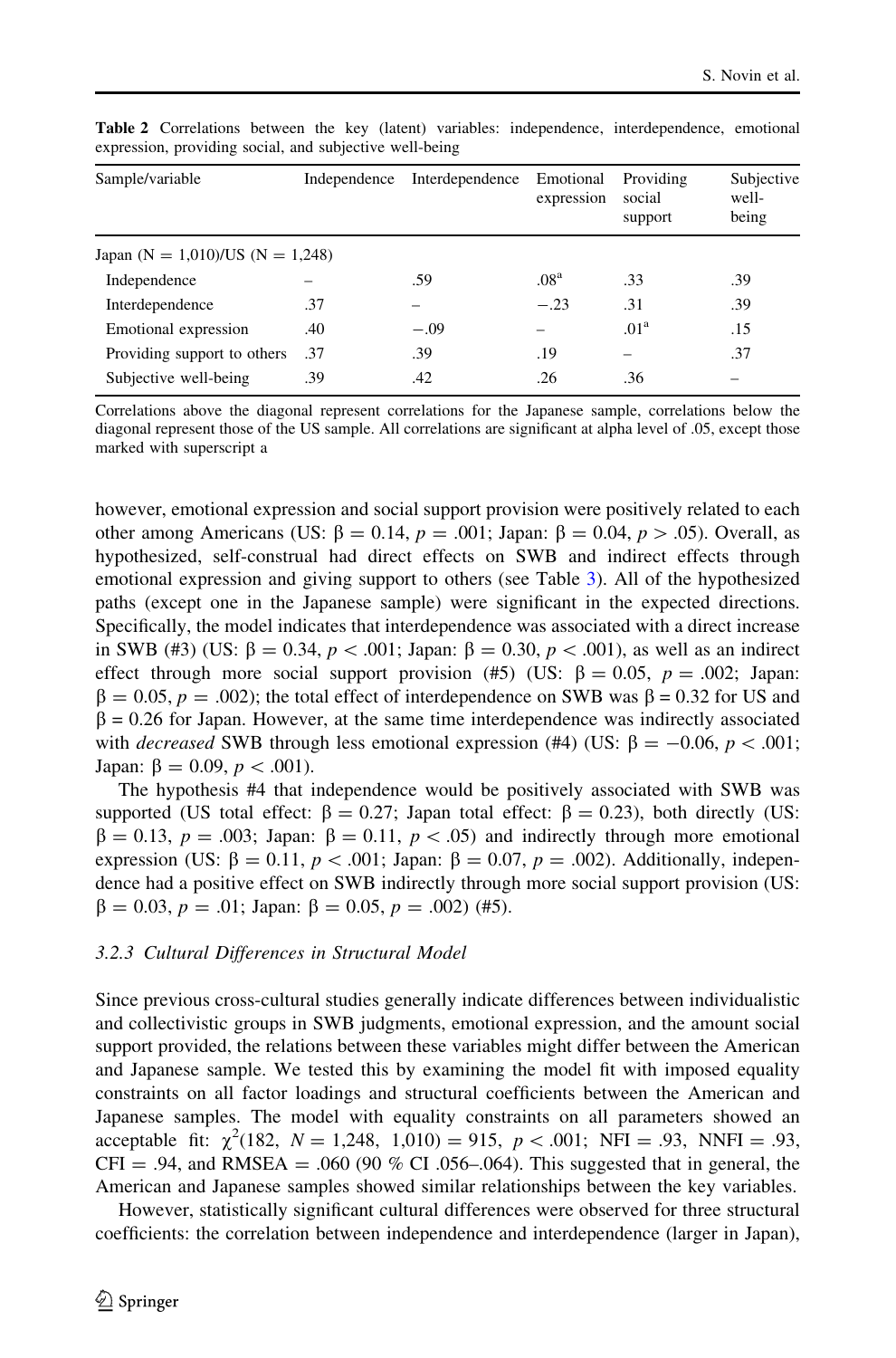<span id="page-10-0"></span>

Fig. 1 Structural equation model of effects of self-construal on emotional inhibition, giving support to others, and subjective well-being in the American and Japanese sample (coefficients in parentheses). Note US:  $\chi^2(80, N = 1,248) = 371, p < .001$ ; NFI = .94, NNFI = .94, CFI = .96, and RMSEA = .054 (90 %) CI .049-.060). Japan:  $\chi^2(80, N = 1,010) = 299$ ,  $p < .001$ ; NFI = .95, NNFI = .95, CFI = .96, and RMSEA = .052 (90 % CI .046-.058). Large ellipses represent latent constructs. Small rectangles represent observed indicators. Curved double-arrows represent correlations. Straight arrows represent paths. Numbers next to the paths represent standardized coefficients (beta). All paths or correlations were significant at alpha level of .05, unless otherwise specified. The number in grey indicates statistically non-significant coefficient. Coefficients in bold indicate statistically significantly different strengths between the two samples. After releasing the equality constraints on these parameters, the fit indices for the multi-group simultaneous analysis were:  $\chi^2(179, N = 1,248, 1,010) = 866, p < .001$ ; NFI = .93, NNFI = .93, CFI = .94, and RMSEA = .058 (90 % CI .054–.062)

the path from independence to emotional expression (larger in the United States), and the path from independence to providing social support (larger in Japan). After releasing the equality constraints on these three parameters, the model fit slightly improved:  $\chi^2(179, 179)$  $N = 1,248, 1,010$  = 866,  $p < .001$ ; NFI = .93, NNFI = .93, CFI = .94, and RMSEA = .058 (90 % CI .054-.062).

### 4 Discussion

Consistent with past research, Japanese adults reported lower levels of SWB than their American counterparts. However, the main aim of our study was to shed light on the pathways to a happy and satisfactory life for American and Japanese adults. Our results show that although cultural differences were found on the key variables, the pathways to SWB are actually remarkably similar across the two distinct cultural groups. First, an other-related factor, providing social support, and a self-related factor, expressing emotions, contributed positively to SWB in both the Japanese and the American group (#1 and #2). Second, when considering self-construal, we demonstrate that for both American and Japanese adults, independent self-construals were positively associated with SWB, via a direct path (#3), and also via an indirect path through more emotional expression and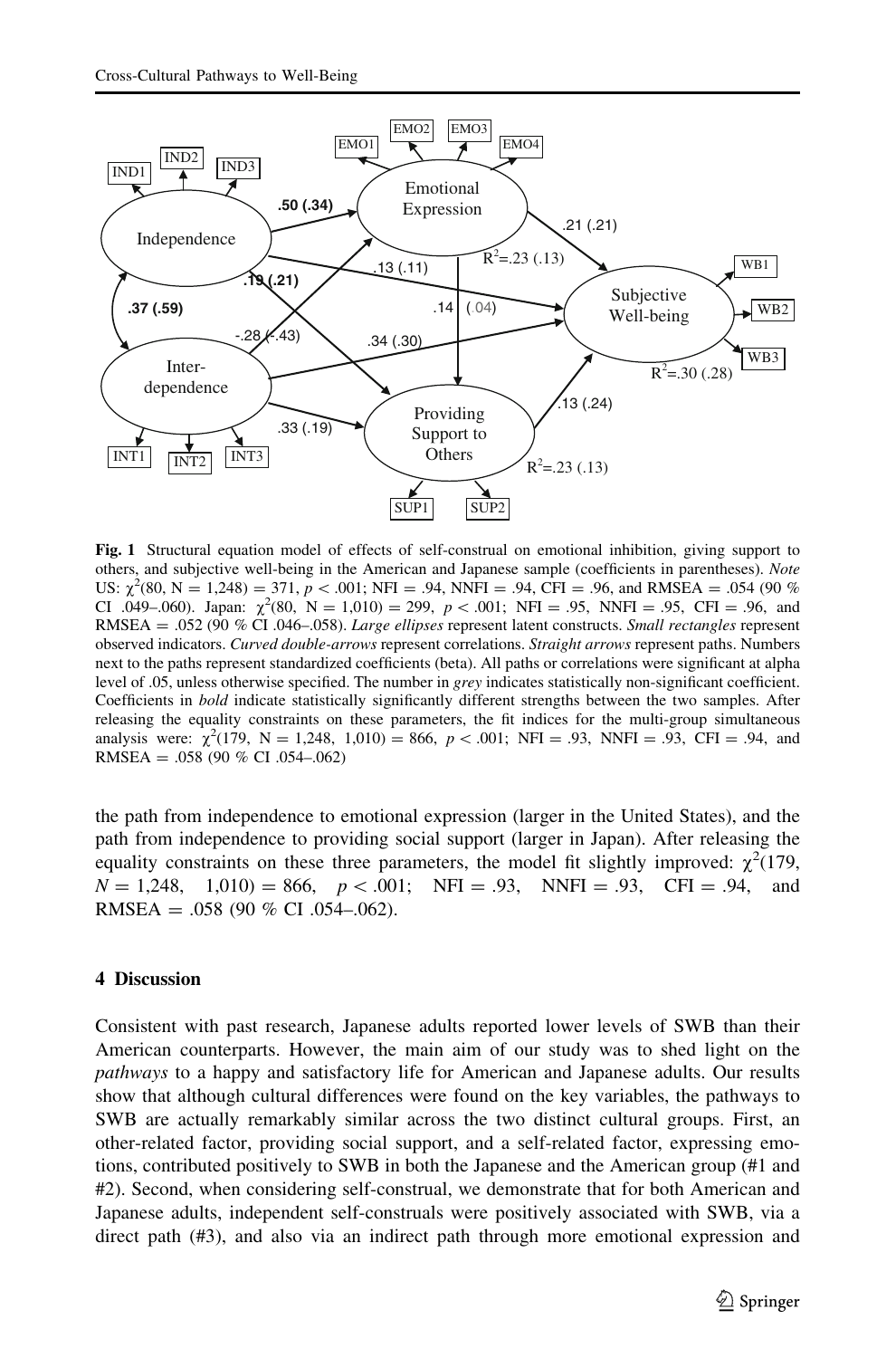|                                                                                                            | β       | B       | SE   | $\boldsymbol{p}$ |
|------------------------------------------------------------------------------------------------------------|---------|---------|------|------------------|
| US                                                                                                         |         |         |      |                  |
| Direct effects                                                                                             |         |         |      |                  |
| $IND \rightarrow SWB$                                                                                      | 0.13    | 0.19    | 0.06 | .003             |
| $INT \rightarrow SWB$                                                                                      | 0.34    | 0.45    | 0.06 | < 0.001          |
| Indirect effects                                                                                           |         |         |      |                  |
| $IND \rightarrow EMO \rightarrow SWB$                                                                      | 0.11    | 0.15    | 0.03 | < 0.001          |
| $IND \rightarrow SUP \rightarrow SWB$                                                                      | 0.03    | 0.04    | 0.02 | .01              |
| $IND \rightarrow EMO \rightarrow SUP \rightarrow SWB^a$                                                    | 0.01    | 0.01    |      | < 0.05           |
| $INT \rightarrow EMO \rightarrow SWB$                                                                      | $-0.06$ | $-0.08$ | 0.02 | < 0.001          |
| $INT \rightarrow SUP \rightarrow SWB$                                                                      | 0.05    | 0.06    | 0.02 | .002             |
| $INT \rightarrow EMO \rightarrow SUP \rightarrow SWB^a$                                                    | $-0.01$ | $-0.01$ |      | < 0.05           |
| Total effects                                                                                              |         |         |      |                  |
| IND on SWB                                                                                                 | 0.27    | 0.39    |      |                  |
| INT on SWB                                                                                                 | 0.32    | 0.42    |      |                  |
| Japan                                                                                                      |         |         |      |                  |
| Direct effects                                                                                             |         |         |      |                  |
| $IND \rightarrow SWB$                                                                                      | 0.11    | 0.22    | 0.11 | < 0.05           |
| $INT \rightarrow SWB$                                                                                      | 0.30    | 0.52    | 0.09 | < 0.001          |
| Indirect effects                                                                                           |         |         |      |                  |
| $IND \rightarrow EMO \rightarrow SWB$                                                                      | 0.07    | 0.14    | 0.05 | .002             |
| $IND \rightarrow SUP \rightarrow SWB$                                                                      | 0.05    | 0.10    | 0.03 | .002             |
| $IND \rightarrow EMO \rightarrow SUP \rightarrow SWB^a$                                                    | 0.00    | 0.01    |      | < 0.05           |
| $INT \rightarrow EMO \rightarrow SWB$                                                                      | $-0.09$ | $-0.16$ | 0.05 | < 0.001          |
| $INT \rightarrow SUP \rightarrow SWB$                                                                      | 0.05    | 0.08    | 0.03 | .002             |
| $\mathrm{INT}\, \rightarrow \mathrm{EMO}\, \rightarrow \mathrm{SUP}\, \rightarrow \mathrm{SWB}^\mathrm{a}$ | $-0.00$ | $-0.01$ |      | > 0.05           |
| Total effects                                                                                              |         |         |      |                  |
| IND on SWB                                                                                                 | 0.23    | 0.47    |      |                  |
| INT on SWB                                                                                                 | 0.26    | 0.44    |      |                  |
|                                                                                                            |         |         |      |                  |

<span id="page-11-0"></span>Table 3 Direct, indirect, and total effects of self-construal on subjective well-being in the US and Japan samples

IND independence, INT interdependence, EMO emotion expression, SUP providing support to others, SWB subjective well-being

<sup>a</sup> The authors are unaware of a hand-calculable test of the statistical significance of indirect effects through two mediators, and adopted the rule proposed by Cohen and Cohen [\(1983](#page-18-0)) that the entire indirect effect can be taken as statistically significant at the alpha level of .05 if all the component unstandardized path coefficients are statistically significant at the same alpha level

giving more support to others (#4 and #5). Interdependent self-construals had also a positive direct effect on SWB (#3). However, its indirect effect on SWB was more complex: interdependence had a positive indirect effect through providing social support and a negative indirect effect through reduced emotional expression (#4 and #5).

The present study highlights the need to investigate pathways in cross-cultural research in addition to simple group comparisons to understand mental well-being across cultural groups. Results of the current study show that American participants not only rated their SWB higher than Japanese counterparts, but also reported higher levels of independence, interdependence, emotional expression, and social support provision. Interestingly, these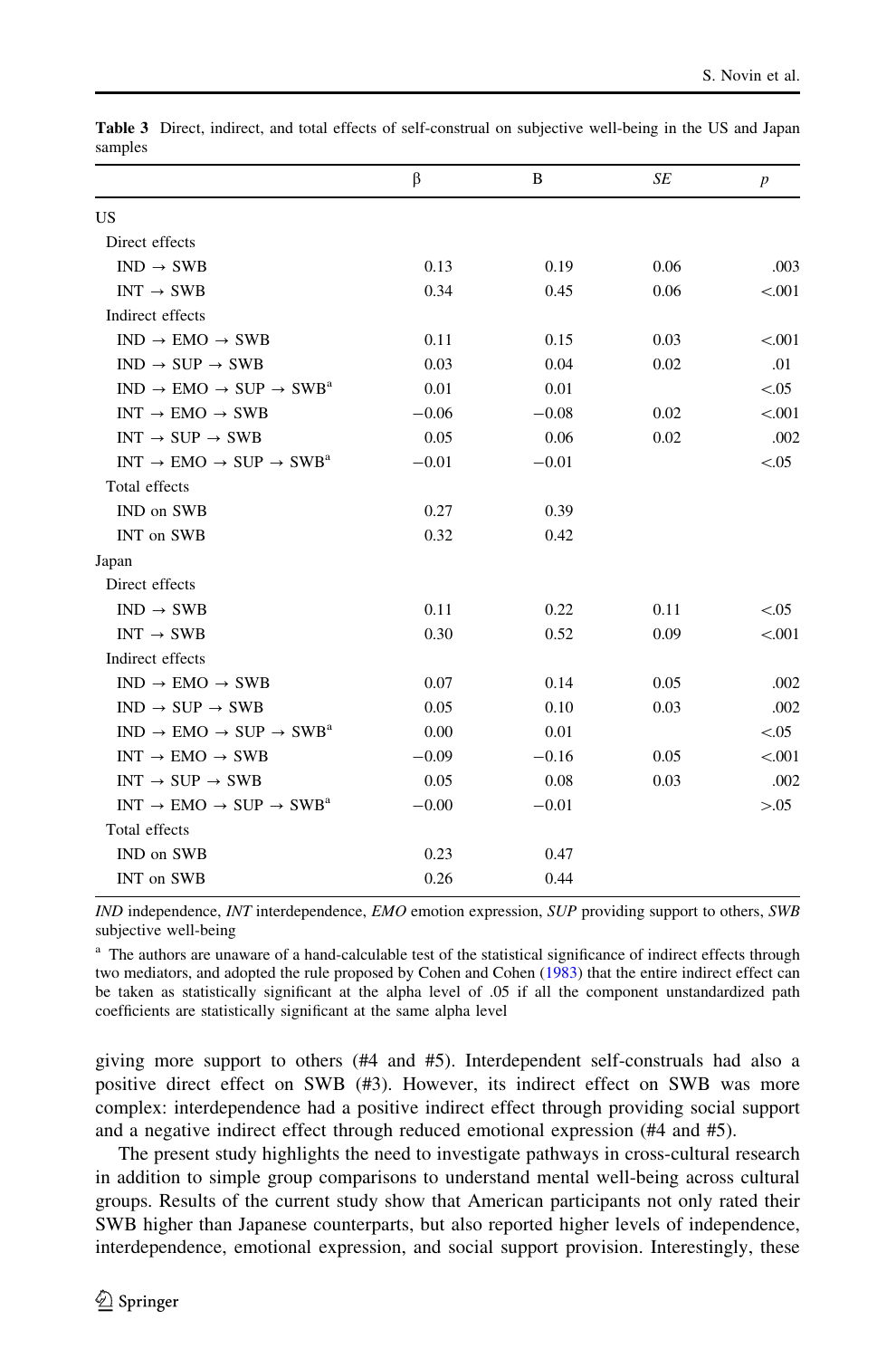differences between the two cultural groups regarding SWB, emotional expression, and social support provision remained, even when we controlled for independence and interdependence. This finding indicates that other factors other than self-construal underlie the differences between cultural groups, which future research should take into account.

Although we expected Americans to rate their self-construals and emotional expressions higher given prior work (e.g., Novin et al. [2009](#page-18-0); Oyserman et al. [2002;](#page-19-0) Singelis [1994\)](#page-19-0), this was unexpected for social support provision. One possibility for this unexpected finding is that for older American adults more than for older Japanese adults, providing social support is an expression of independence, reflecting one's ability to provide care to others rather than needing it oneself. Comparisons between younger American and Japanese adults might elicit a reverse pattern, such that the younger Japanese adults would report providing social support more often. It would be interesting for future research to take different age groups into account. Another possibility is that older Japanese adults in general are more conservative in their questionnaire responses than their American counterparts (Chen et al. [1995](#page-18-0)). As a result, comparing cultural groups on their raw scores is not very helpful. It is more useful to examine which factors predict SWB within each cultural group, and to compare these associations, as we do in the current study.

By doing so, we found that emotional expression as well as social support provision contributed equally to higher SWB in both the American and the Japanese group. This contributes to existing literature in several ways. First, it indicates that in Western cultures expressing emotions is not only beneficial for specific health outcomes such as depression and hypertension (e.g., De Gennaro et al. [2004](#page-18-0); Gortner et al. [2006\)](#page-18-0), but also to one's overall judgment of well-being, and that this seems to be the case for middle-aged Japanese adults as well. Future research should examine whether this similarity is due to age, where expressing one's emotions might be more appropriate and respected for older compared to younger Japanese individuals, who may have to conform more to other-oriented norms of emotional expression. An alternative is that expressing emotions is universally beneficial for one's SWB, even though sociocultural expectations and socialization processes shape differences in it. Second, in addition to perceiving and receiving social support (Uchida et al. [2008;](#page-19-0) Yeung and Fung [2007](#page-19-0)) now providing social support seems to be important for one's well-being across cultures. This adds to existing literature showing this positive association in Western populations (e.g., Brown et al. [2003](#page-17-0); Krause et al. [1992](#page-18-0); Poulin et al. [2010](#page-19-0); Schwartz [2007](#page-19-0); Thomas [2010\)](#page-19-0).

Our findings further indicate that individual variability in self-construal within cultural groups matter for the pathways to SWB—even more so than variability between cultural groups. With respect to self-construal patterns, Japanese participants reported higher levels of interdependent than independent self-construals, whereas American participants did not differ in their level of independent and interdependent self-construal. This sample is comprised of middle-aged Americans, and perhaps this age group is more concerned with their ingroup (e.g., their family), compared to younger Americans, while at the same time still valuing independence. Nevertheless, the two forms of self-construal both had direct positive effects on SWB, which were mediated by self-related (emotional expression) and other-related (social support provision) behaviors.

Specifically, in line with the value-congruent satisfaction model (Oishi et al. [1999b](#page-19-0)), the results show that for individuals who are more independent in their self-views, SWB is increased by more emotional expression. In contrast, for individuals with more interdependent self-views, SWB decreases via less emotional expression. This indicates that although expressing emotions is beneficial for both Japanese and American adults in terms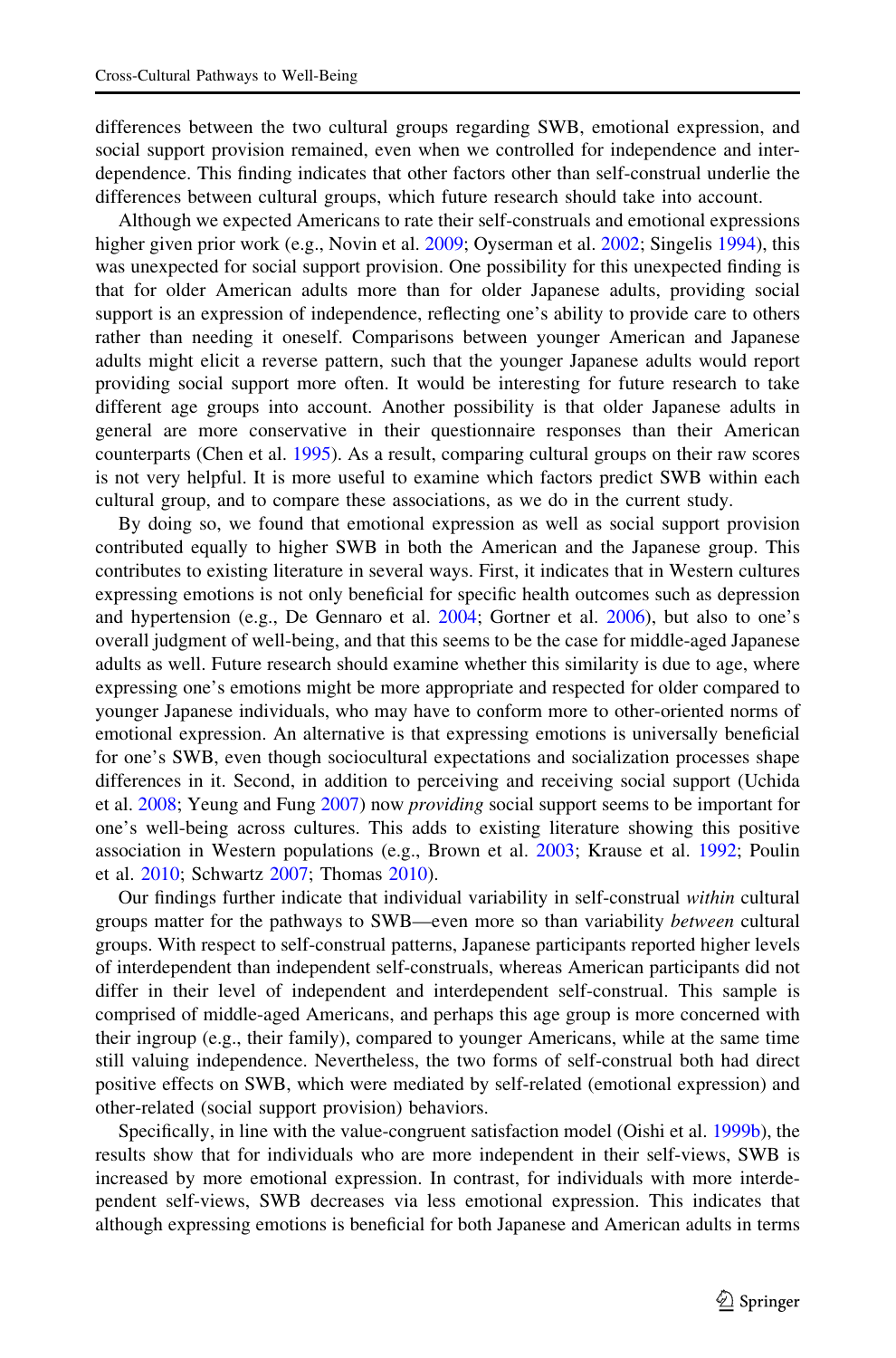of SWB, it is less beneficial for individuals with interdependent self-views, both in Japan and in the US.

As expected, higher levels of interdependent self-construal is related to increased SWB through social support provision. Contrary to our expectations, higher levels of independent self-construal is also related to increased SWB through social support provision. One possibility for this unexpected relation is that providing social support also includes a selfrelated component, such that providing social support is an expression of personal agency, reflecting a sense of efficacy in relationships (Lu et al. [2001](#page-18-0)). Especially among older adults, it is likely that one's ability to care for and support significant others is a sign of independence rather than interdependence. Future research could test this hypothesis by comparing the model with a younger adult population.

The high similarity found between our American and Japanese group in the models stresses the need to go beyond simple cross-national comparisons, and to instead examine underlying factors that might explain cultural differences in levels of subjective well-being. As proposed by the culture-as-situated-cognition perspective (Oyserman [2011](#page-19-0)), cultural differences are not fixed, but instead malleable and subject to what is salient in the immediate moment. In other words, people's judgments about their lives are dependent upon how they see themselves in relation to others, how much they tend to express emotion, and how often they give support to others, and these predictors are consistent across two quite different cultural contexts.

Only minor differences between the American and Japanese group were found in the pathways to SWB. First, the relationship between independent and interdependent selfconstrual was stronger in the Japanese compared to the American group. Prior work is inconsistent in the strength of relationship between the self-construal types in various cultures, with some reporting similar correlations in an East Asian and an American group (e.g., Bresnahan et al. [2004;](#page-17-0) Yum [2004\)](#page-19-0), and others reporting a stronger association in an East Asian compared to an American group (Polyorat and Alden [2005\)](#page-19-0). One possibility for the strong relation between independent and interdependent self-construals is that Japan has traditionally a collectivistic society, but is westernized at the same time. Independent and interdependent self-views may be more likely to converge in Japanese than American individuals, especially as they age.

Second, independent self-construal is associated with giving more support in Japan compared to in the US. This suggests that providing social support has a larger component of personal agency in the Japanese than the American group. Compared to the US, older adults in Japan are more likely to be taken care of by their children rather than they themselves being support providers (Arai et al. [2002](#page-17-0)). Thus, it is possible that independence in Japan is associated with providing support. Third, independent self-construal shows a stronger association with emotional expression in the American than in the Japanese sample. Our finding suggests that in the American sample, expressing feelings to others may be seen more as an expression of independence, or as a privilege of being a unique person. In Japan, other situational factors might more strongly contribute to emotional expression.

There are several implications of the current study. Theoretically, this study can serve to increase our understanding of factors that feed into SWB across different cultural contexts. Specifically, it suggests that predictive models of SWB must take into account individuals' self-construals because these self-views are clues to other values and behaviors that feed into happiness. Practically, the findings indicate that within each of the cultural groups, independent and interdependent self-construals have unique pathways to SWB. As both these self-construals are not culture-dependent but rather universal, and moreover, can be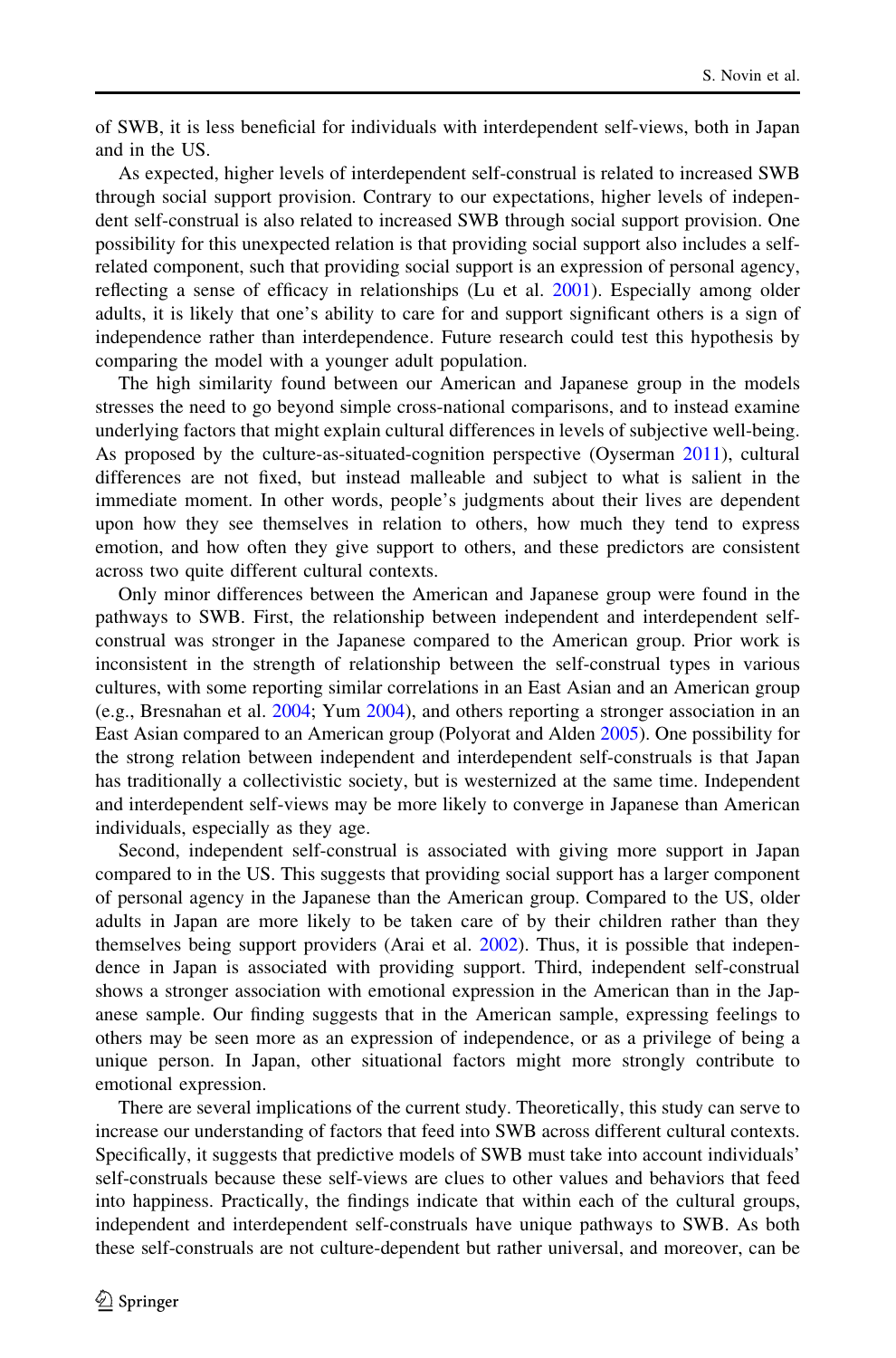<span id="page-14-0"></span>elicited by subtle cues in the environment (Oyserman [2011](#page-19-0)), the findings can have implications for how to increase SWB. In our lab we are currently manipulating selfconstrual and examining whether it affects participants' emotional expressions and stress reactivity. We see this as a first step to a better understanding of such practical implications.

#### 4.1 Limitations and Conclusion

Although the MIDUS and MIDJA datasets allow us to examine our research questions, they relied on self-report data for our key measures. Behavioral measures are recommended in a future study, especially because the reliability of measurement scales often differs between cultural groups. In the current study the reliability of the emotion expression scale was good in the American sample, but moderate in the Japanese sample. One possibility is for Japanese individuals emotion expression is more dependent on the specific emotion and situation, whereas for American individuals the frequency of emotion expression is more consistent across emotions and situations (e.g., Wallbott and Scherer [1988\)](#page-19-0). On a related note, our outcome, SWB, relied on a questionnaire that highly reflects a Western, individualistic perspective of the construct. That is, the measurement of subjective well-being was solely centered around one's own happiness, satisfaction, and quality of life rather than acknowledging that these life aspects of close others are also likely to influence one's SWB, at least for those who are highly other-focused. Including both individualistic and collectivistic perspectives in measurements of subjective well-being in future research will provide a more nuanced picture of pathways to subjective well-being across cultures.

Further, the current study tested a model of the extent to which self-construal underlies paths to SWB. Although the model is theory-driven and results are consistent with what should be expected based on prior research, the tested model is correlational and therefore one should be cautious in drawing conclusions about the causal relations between selfconstrual, emotional expression, providing social support, and SWB. A follow-up study could experimentally manipulate self-construals in both cultural groups and examine the behavioral (emotional expression, providing social support) and cognitive (SWB judgments) effects. Additionally, a longitudinal study would provide insight in the direction of the relationships. Another possible limitation is the focus on middle-age to older American and Japanese adults. Without further replication among younger adults or people from other cultures, we cannot be certain about whether the pathways to SWB we uncovered in the present paper are universal.

In sum, the present study provides some insight of ''the right things to do'' in order to have a happy and satisfactory life. The pathways to SWB do not necessarily differ across cultural groups, but they depend on an individual factor that is not culturally fixed, namely how people see themselves in relation to others. These self-construal types are both directly and indirectly related to SWB, through self-related or other-related behaviors.

Acknowledgments We gratefully acknowledge grants from the University of Michigan Center for Japanese Studies and Wake Forest University, The Character Project, via the John Templeton Foundation.

#### Appendix: Subjective Well-Being

Instructions: The next questions are about your evaluations of your life overall. Please circle the number that corresponds to how much you agree or disagree with the following.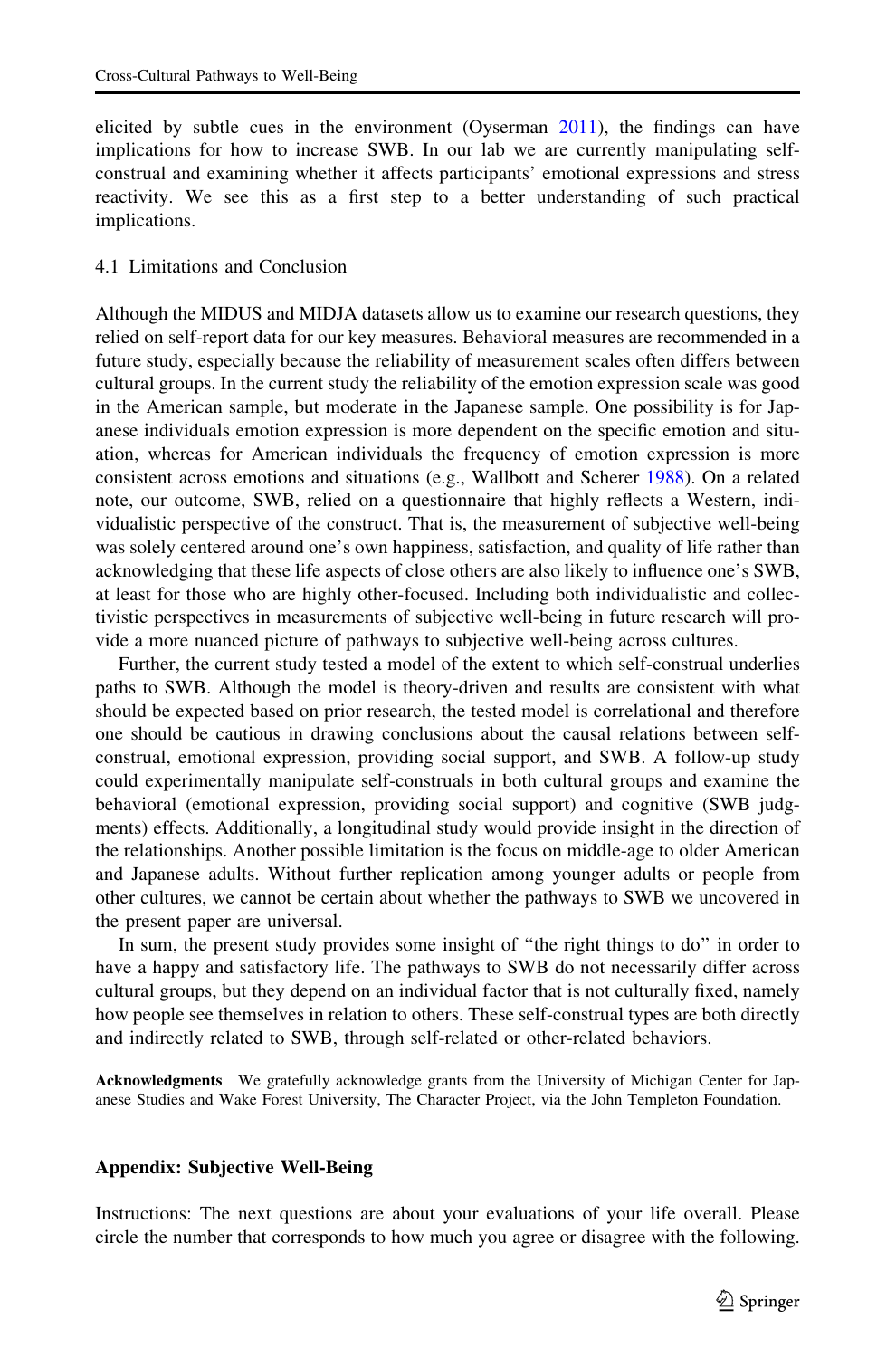- 1. Compared to most of my peers, I consider myself to be more happy.
- 2. In most ways my life is close to my ideal.
- 3. The conditions of my life are excellent.
- 4. I am satisfied with my life.
- 5. So far I have gotten the important things I want in life.
- 6. If I could live my life over, I would change almost nothing.
- 7. I have so much in life to be thankful for.
- 8. I am grateful to a wide variety of people.

Coding scheme:  $1 =$  Strongly Disagree;  $2 =$  Disagree;  $3 =$  Slightly Disagree;  $4$  = Neutral;  $5$  = Slightly Agree; 6 = Agree; 7 = Strongly Agree.

Item parceling: Indicator 1 = items 1, 4, and 7; Indicator 2 = items 2, 5, and 8; Indicator  $3 =$  items 2 and 6. For each indicator, data must be available for at least one item; if data for more than one items were available, the mean of the available items was used.

Sources:

Item 1

Lyubomirsky, S., & Ross, L. (1997). Hedonic consequences of social comparison: A contrast of happy and unhappy people. Journal of Personality and Social Psychology, 73(6), 1141–1157.

Items 2–6

Pavot, W., & Diener, E. (1993). Review of the Satisfaction with Life Scale. Psychological Assessment, 5(2), 164–172.

Items 7–8

McCullough, M. E., Emmons, R. A., & Tsang, J. (2002). The grateful disposition: A conceptual and empirical topography. Journal of Personality and Social Psychology, 82(1), 112–127.

# Self-Construal

Instructions: ''The following questions are about the ways you generally interact with others, including your sense of obligation towards others. Please circle the number that corresponds to how much you agree or disagree with the following statements.''

Independence Subscale

- 1. I'd rather say ''NO'' directly, than risk being misunderstood.
- 2. Speaking up is not a problem for me.
- 3. Having a lively imagination is important to me.
- 4. I am comfortable with being singled out for praise or rewards.
- 5. I am the same person at home that I am at work or in other social settings.
- 6. I prefer to be direct and forthright when dealing with people I've just met.
- 7. It is important to have my own ideas.

Coding scheme:  $1 =$  Strongly Disagree;  $2 =$  Disagree;  $3 =$  Slightly Disagree;  $4 =$  Neutral;  $5 =$  Slightly Agree;  $6 =$  Agree;  $7 =$  Strongly Agree.

Item parceling: Indicator  $1 =$  items 1 and 4; Indicator  $2 =$  items 2 and 5; and Indicator  $3 =$  items 3, 6, and 7. For each indicator, data must be available for at least one item; if data for one item or less was missing, the mean of the available items was used.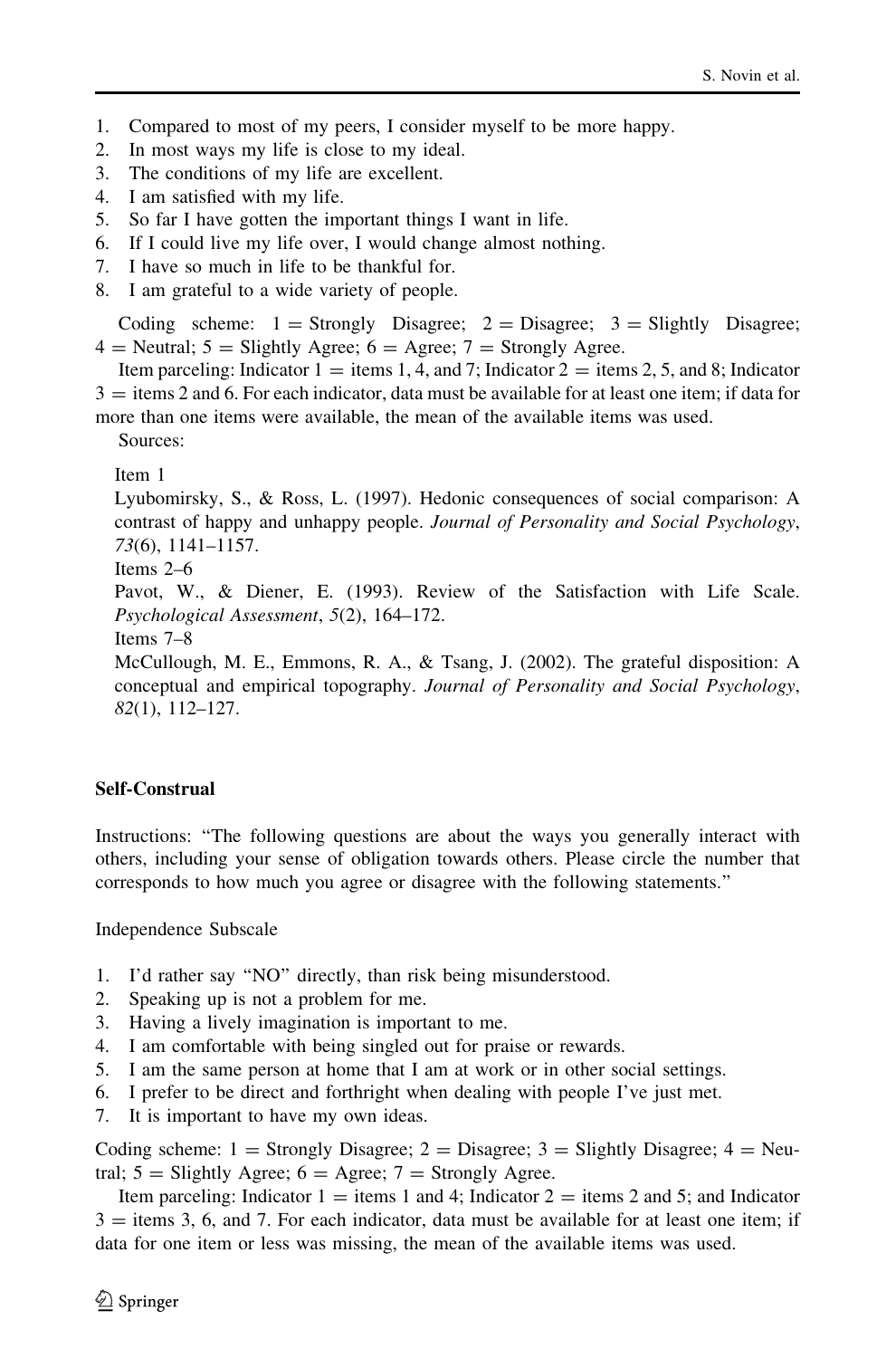Interdependence Subscale

- 1. I have respect for the authority figures with whom I interact.
- 2. It is important for me to maintain harmony or smooth relationships with my group.
- 3. I respect people who are modest about themselves.
- 4. I will sacrifice my self-interest for the benefit of the group I am in.
- 5. I should take into consideration others' advice when making work or family plans.
- 6. It is important to me to respect decisions made by the group.
- 7. I will stay in a group if they need me, even when I'm not happy with the group.
- 8. If people in my family fail, I feel responsible.
- 9. Even when I strongly disagree with group members, I avoid an argument.
- 10. It is important to listen to others' opinions.

Coding scheme:  $1 =$  Strongly Disagree;  $2 =$  Disagree;  $3 =$  Slightly Disagree;  $4 =$  Neutral;  $5 =$  Slightly Agree;  $6 =$  Agree;  $7 =$  Strongly Agree.

Item parceling: Indicator 1 = items 1, 4, 7, and 10; Indicator 2 = items 2, 5, and 8; Indicator  $3 =$  items 3, 6, and 9. For each indicator, data must be available for at least one item; if data for more than one items were available, the mean of the available items was used. Source:

Singelis, T. M. (1994). The measurement of independent and interdependent selfconstruals. Personality and Social Psychology Bulletin, 20, 580–591.

# Emotional Expression

- 1. I am angrier than I'm willing to admit. (R)
- 2. I boil inside, but don't show it. (R)
- 3. I keep things in. (R)
- 4. I am irritated more than others are aware. (R)
- 5. I express my anger.
- 6. If someone annoys me I tell them how I feel.
- 7. I keep my emotions to myself. (R)
- 8. When I am feeling negative emotions (such as sadness or anger), I make sure not to express them. (R)

Coding scheme (items 1–6):  $1 =$  Almost never;  $2 =$  Sometimes;  $3 =$  Often;  $4 =$  Almost Always. "R" indicates item was reverse coded.

Coding scheme (items 7–8):  $1 =$  Strongly Disagree;  $2 =$  Disagree;  $3 =$  Slightly Disagree;  $4$  = Neutral;  $5$  = Slightly Agree;  $6$  = Agree;  $7$  = Strongly Agree.

Item parceling: Indicator  $1 = z$  scores of items 1 and 5; Indicator  $2 = z$  scores of items 2 and 7; Indicator 3 = z scores of items 3 and 6; Indicator  $4 = z$  scores of items 4 and 8. For each indicator, data must be available for at least one item; if data for more than one items were available, the mean of the available items was used.

Sources:

Items 1–6

Spielberger, C. D. (1996). State-Trait Anger Expression Inventory: Professional manual. Odessa, FL: Psychological Assessment Resources.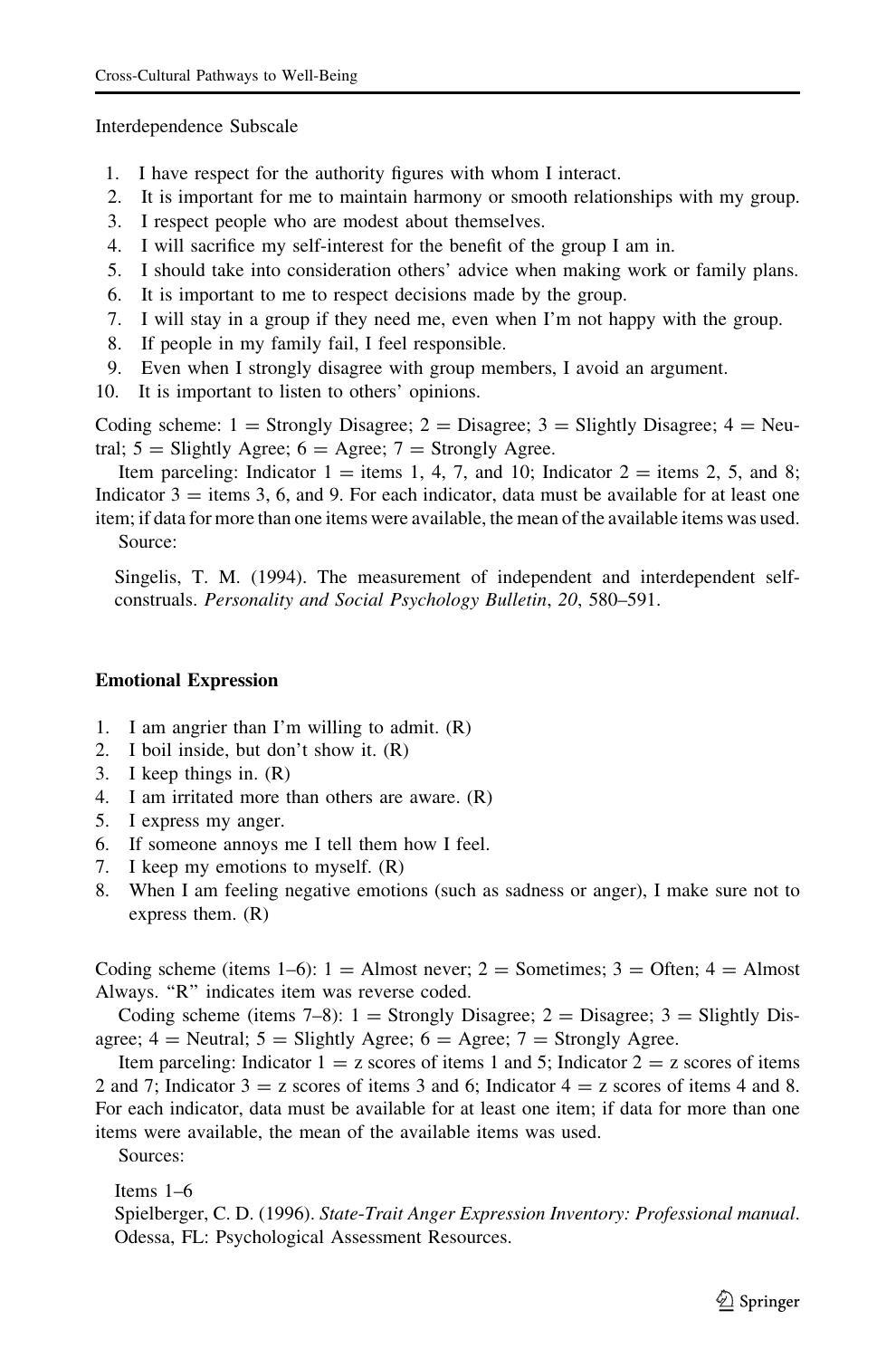<span id="page-17-0"></span>Items 7–8

Gross, J. J., & John, O. P. (2003). Individual differences in two emotion regulation processes: Implications for affect, relationships, and well-being. Journal of Personality and Social Psychology, 85(2), 348–362.

#### Giving Support to Others

Support Given to Friends

- 1. How much can your friends rely on you for help if they have a serious problem?
- 2. How much can your friends open up to you if they need to talk about their worries?

Support Given to Family

- 1. How much can your family (not including your spouse or partner) rely on you for help if they have a serious problem?
- 2. How much can your family open up to you if they need to talk about their worries?

Support Given to Spouse/Partner

- 1. How much can your spouse/partner rely on you for help if he/she has a serious problem?
- 2. How much can your spouse/partner open up to you if he/she need to talk about their worries?

Coding scheme:  $1 = A$  Lot;  $2 = Some$ ;  $3 = A$  Little;  $4 = Not$  At All. All items were reverse coded.

Item parceling: Indicator  $1 =$  items 1, 3, and 5; Indicator  $2 =$  items 2, 4, and 6. For each indicator, data must be available for at least one item; if data for more than one items were available, the mean of the available items was used.

#### References

- Arai, Y., Zarit, S. H., Sugiura, M., & Washio, M. (2002). Patterns of outcome of caregiving for the impaired elderly: A longitudinal study in rural Japan. Aging and Mental Health, 6, 39–46.
- Bainbridge-Frymier, A., Klopf, D. W., & Ishii, S. (1990). Japanese and Americans compared on the affect orientation construct. Psychological Reports, 66, 985–986.

Bentler, P. M. (1990). Comparative fit indexes in structural models. Psychological Bulletin, 107, 238–246.

Bentler, P. M. (1995). EOS structural equation program manual. Los Angeles: BMDP Statistical Software. Bollen, K. A. (1989). Structural equations with latent variables. New York: Wiley.

- Bresnahan, M. J., Chiu, H. C., & Levine, T. R. (2004). Self-construal as a predictor of communal and exchange orientation in Taiwan and the USA. Asian Journal of Social Psychology, 7, 187–203.
- Brim, O. G., Baltes, P. B., Bumpass, L. L., Cleary, P. D., Featherman, D. L., & Hazzard, W. R. et al. (2003). National survey of midlife development in the United States (MIDUS), 1995–1996. 2nd ICPSR version. Inter-university Consortium for Political and Social Research: Ann Arbor, MI.
- Brown, S. L., Nesse, R. M., Vinokur, A. D., & Smith, D. M. (2003). Providing social support may be more beneficial than receiving it: Results from a prospective study of mortality. Psychological Science, 14, 320–327.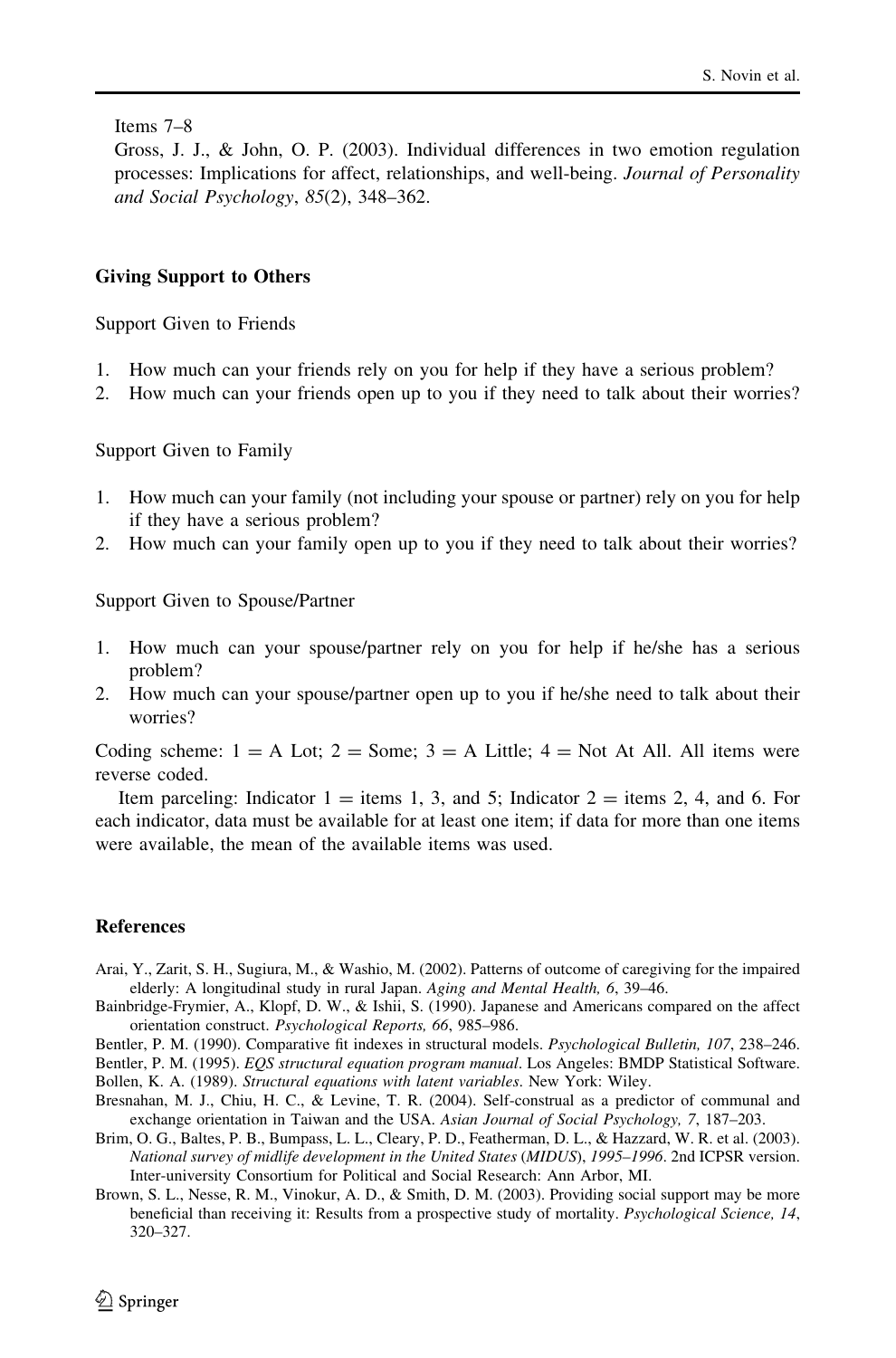- <span id="page-18-0"></span>Chen, J. M., Kim, H. S., Mojaverian, T., & Morling, B. (2012). Culture and social support provision: Who gives what and why. Personality and Social Psychological Bulletin, 38, 3–13.
- Chen, C., Lee, S.-Y., & Stevenson, H. W. (1995). Response style and cross-cultural comparisons of rating scales amongst East Asian and North American students. Psychological Science, 6, 170–175.
- Cohen, J., & Cohen, P. (1983). Applied multiple regression/correlation for the behavioral sciences (2nd ed.). Hillsdale, NJ: Erlbaum.
- De Gennaro, L., Curcio, M., & Ferrara, M. (2004). The relationship between alexithymia, depression, and sleep complaints. Psychiatry Research, 128, 253–258.
- Diener, E., Diener, M., & Diener, C. (1995). Factors predicting the subjective well-being of nations. *Journal* of Personality and Social Psychology, 69, 851–864.
- Elliot, A. J., Chirkov, V. I., Kim, Y., & Sheldon, K. M. (2001). A cross-cultural analysis of avoidance (relative to approach) personal goals. Psychological Science, 12, 505–510.
- Esterling, B. A., L'Abate, L., Murray, E. J., & Pennebaker, J. W. (1999). Empirical foundations for writing in preventions and psychotherapy: Mental and physical health outcomes. Clinical Psychology Review, 19, 79–98.
- Fernández, I., Carrera, P., Sánchez, F., Paez, D., & Candia, L. (2000). Differences between cultures in emotional verbal and nonverbal reactions. Psicothema, 12, 83–92.
- Goodwin, R., & Hernandez-Plaza, S. (2000). Perceived and received social support in two cultures: Collectivism and social support in Spain and England. Journal of Social and Personal Relationships, 17, 285–294.
- Gortner, E.-M., Rude, S. S., & Pennebaker, J. W. (2006). Benefits of expressive writing in lowering rumination and depressive symptoms. Behavior Therapy, 37, 292–304.
- Gross, J. J., & John, O. P. (2003). Individual differences in two emotion regulation processes: Implications for affect, relationships, and well-being. Journal of Personality and Social Psychology, 85, 348–362.
- Honkalampi, K., Hintikka, J., Tanskanen, A., Lehtonen, J., & Viinamaki, H. (2000). Depression is strongly associated with alexithymia in the general population. Journal of Psychosomatic Research, 48, 99–104.
- Hu, L., & Bentler, P. M. (1999). Cutoff criteria for fit indexes in covariance structure analysis: Conventional criteria versus new alternatives. Structural Equation Modeling, 6, 1–55.
- Jula, A., Salminen, J. K., & Saarijarvi, S. (1999). Alexithymia: A facet of essential hypertension. *Hyper*tension, 33, 1057–1061.
- Kan, C., Kawakami, N., Karasawa, M., Dienberg Love, G., Coe, C. L., Miyamoto, Y., et al. (2012). Psychological resources as mediators of the association between social class and health: Comparative findings from Japan and the USA. International Society of Behavioral Medicine,. doi:[10.1007/s12529-](http://dx.doi.org/10.1007/s12529-012-9249-y) [012-9249-y.](http://dx.doi.org/10.1007/s12529-012-9249-y)
- Kim, M. S., & Sharkey, W. F. (1995). Independent and interdependent construals of self: Explaining cultural patterns of interpersonal communication in multi-cultural organizational settings. Communication Quarterly, 43, 20–38.
- Konrath, S. H., & Brown, S. (2012). The effects of giving on givers. In N. Roberts & M. Newman (Eds.), Handbook of health and social relationships: The good, the bad, and the complicated. Washington, DC: American Psychological Association.
- Konrath, S. H., Grynberg, D., Corneille, O., Hammig, S., & Luminet, O. (2011). On the social cost of interdependence: Alexithymia is enhanced among socially interdependent people. Personality and Individual Differences, 50, 135–141.
- Konrath, S. H., Luminet, O., & Corneille, O. (2012, under review) Experimental evidence on the effect of self-construal on emotional identification and verbalization.
- Krause, N. M., Herzog, A., & Baker, E. (1992). Providing support to others and well-being in later life. Journals of Gerontology, 47, P300–P311.
- Kuppens, P., Realo, A., & Diener, E. (2008). The role of positive and negative emotions in life satisfaction judgment across nations. Journal of Personality and Social Psychology, 95, 66–75.
- Kwan, V. S. Y., Bond, M. H., & Singelis, T. M. (1997). Pancultural explanations for life satisfaction: Adding relationship harmony to self-esteem. Journal of Personality and Social Psychology, 73, 1038–1051.
- Lu, L., Gilmour, R., Kao, S., Weng, T., Hu, C., Chern, J., et al. (2001). Two ways to achieve happiness: When the East meets the West. Personality and Individual Differences, 30, 1161–1174.
- Markus, H., & Kitayama, S. (1991). Culture and the self: Implications for cognition, emotion, and motivation. Psychological Review, 98, 224–253.
- Matsumoto, D., Kudoh, T., Scherer, K., & Wallbott, H. (1988). Antecedents of and reactions to emotions in the United States and Japan. Journal of Cross-Cultural Psychology, 19, 267–286.
- Novin, S., Banjeree, R., Dadkhah, A., & Rieffe, C. (2009). Self-reported use of display rules in the Netherlands and Iran: Evidence for sociocultural influence. Social Development, 18, 397–411.